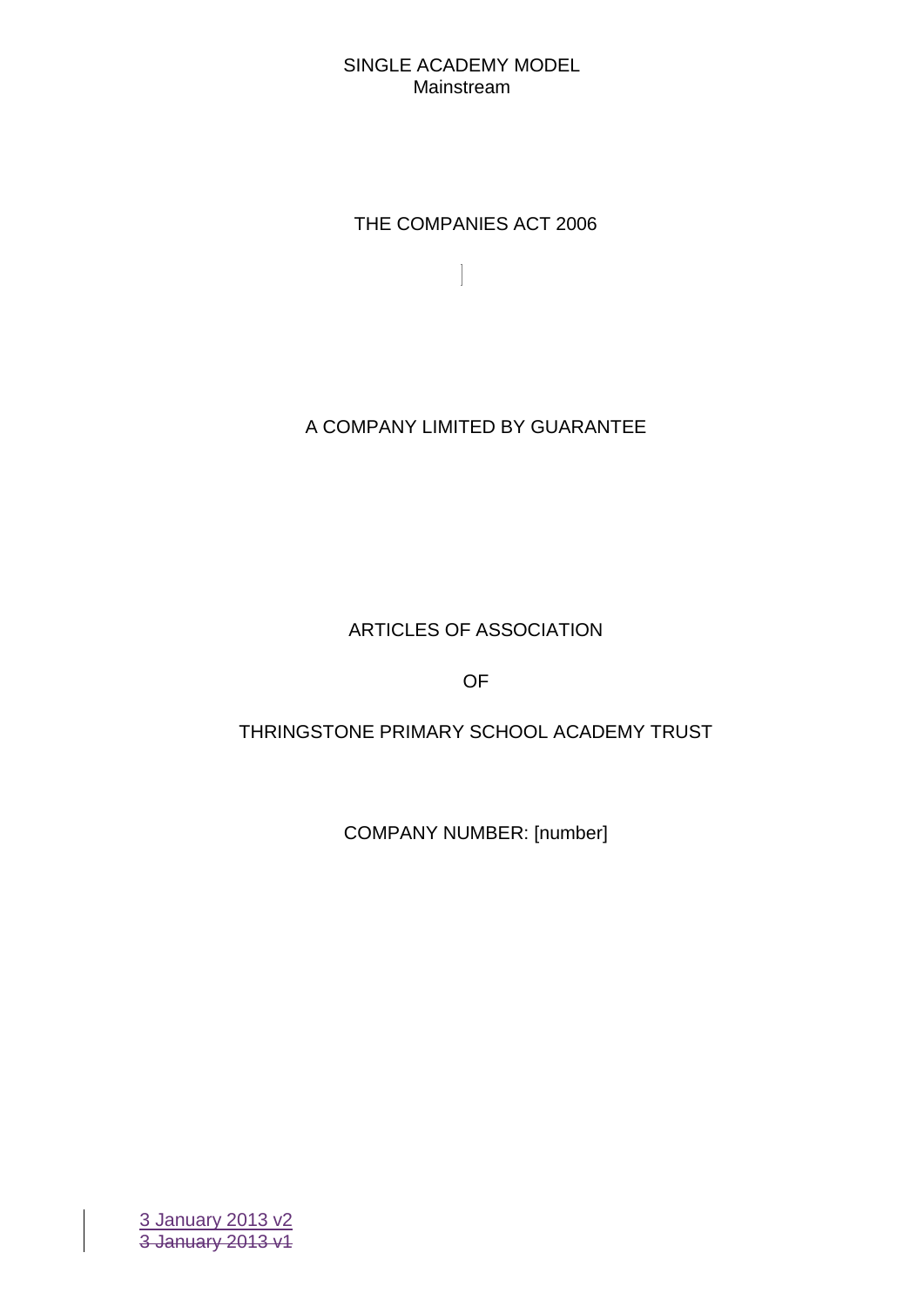# THE COMPANIES ACT 2006

# COMPANY LIMITED BY GUARANTEE

# ARTICLES OF ASSOCIATION

### OF

### THRINGSTONE PRIMARY SCHOOL ACADEMY TRUST

### INTERPRETATION

- 1. In these Articles:
	- a. "the Academy" means the school referred to in Article 4a and established by the Academy Trust;
	- b. "Academy Financial Year" means the academic year from  $1<sup>st</sup>$  of September to 31<sup>st</sup> of August the following year;
	- c. "the Academy Trust" means the company intended to be regulated by these Articles and referred to in Article 2;
	- d. "the Articles"means these Articles of Association of the Academy Trust;
	- e. "Chief Inspector" means Her Majesty's Chief Inspector of Education, Children's Services and Skills or his successor;
	- f. "clear days" in relation to the period of a notice means the period excluding the day when the notice is given or deemed to be given and the day on which it is to take effect;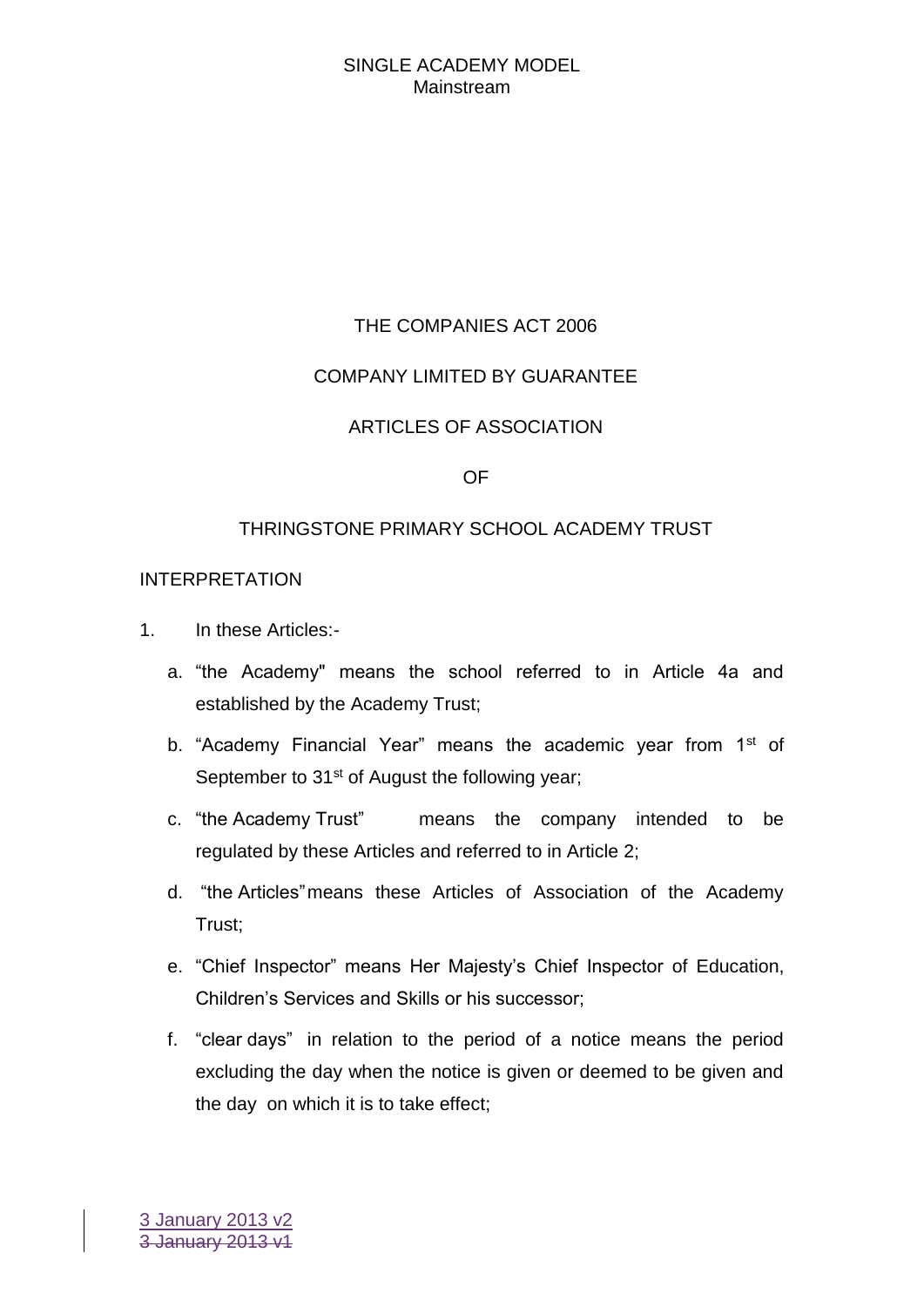- g. "Clerk"means the clerk to the Governors or any other person appointed to perform the duties of the clerk to the Governors, including a joint, assistant or deputy clerk;
- h. "Community Governors means the Governors who may be appointed pursuant to Article 58A;
- i. "financial expert" means an individual, company or firm who is authorised to give investment advice under the Financial Services and Markets Act 2000;
- j. "Funding Agreement" means the agreement made under section 1 of the Academies Act 2010 between the Academy Trust and the Secretary of State to establish the Academy;
- k. "the Governors" means the directors of the Academy Trust (and "Governor" means any one of those directors), subject to the definition of this term at Article 6.10(b) in relation to Articles 6.2-6.10;
- l. "Local Authority Associated Persons" means any person associated with any local authority within the meaning given in section 69 of the Local Government and Housing Act 1989;
- m. "Member" means a member of the Academy Trust and someone who as such is bound by the undertaking contained in Article 8;
- n. "the Memorandum" means the Memorandum of Association of the Academy Trust;
- o. "Office" means the registered office of the Academy Trust;
- p. "the Parent Governors" means the Governors appointed pursuant to Articles 53 to 58 inclusive;
- q. "Principal" means the head teacher of the Academy;
- r. "Principal Regulator" means the body or person appointed as the Principal Regulator under the Charities Act 2011;
- s. "the seal" means the common seal of the Academy Trust if it has one;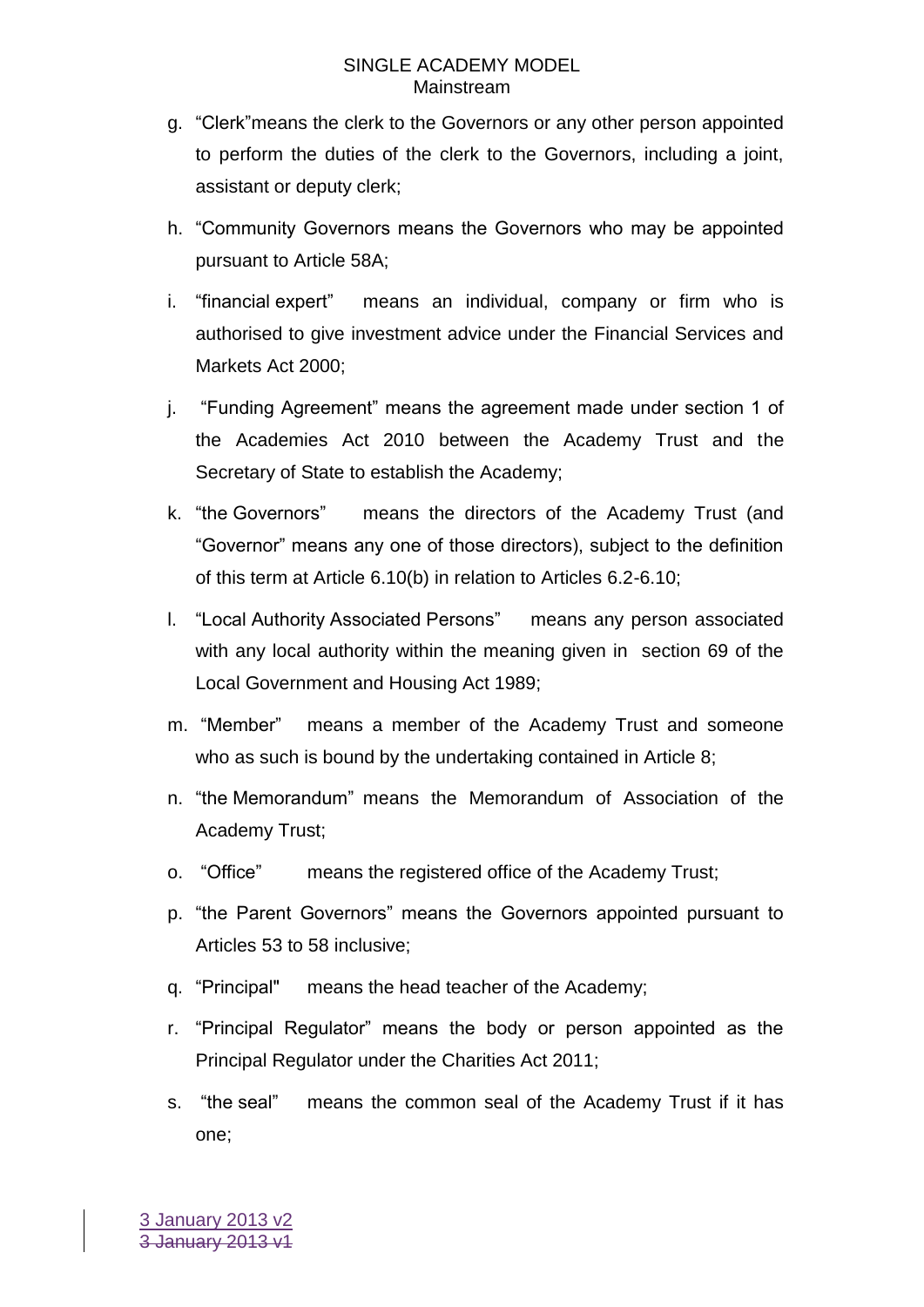- t. "Secretary of State" means the Secretary of State for Education or successor;
- u. "Staff Governor" means an employee of the Academy Trust who may be appointed as a Governor pursuant to Article 50A;
- v. "teacher" means a person employed under a contract of employment or a contract for services or otherwise engaged to provide his services as a teacher at the Academy;
- w. "the United Kingdom" means Great Britain and Northern Ireland;
- x. words importing the masculine gender only shall include the feminine gender. Words importing the singular number shall include the plural number, and vice versa;
- y. subject as aforesaid, words or expressions contained in these Articles shall, unless the context requires otherwise, bear the same meaning as in the Companies Act 2006, as appropriate;
- z. any reference to a statute or statutory provision shall include any statute or statutory provision which replaces or supersedes such statute or statutory provision including any modification or amendment thereto.

2. The company's name is Thringstone Primary School Academy Trust (and in this document it is called "**the Academy Trust**").

3. The Academy Trust's registered office is to be situated in England and Wales.

# OBJECTS<sup>1</sup>

1

- 4. The Academy Trust's object ("**the Object**") is specifically restricted to the following:
	- (a) to advance for the public benefit education in the United Kingdom, in particular but without prejudice to the generality of

<sup>1</sup> Both (a) and (b) should be included and as (b) is intended to be ancillary to (a), (a) must not be deleted. In circumstances where 'b' does not apply it can be removed.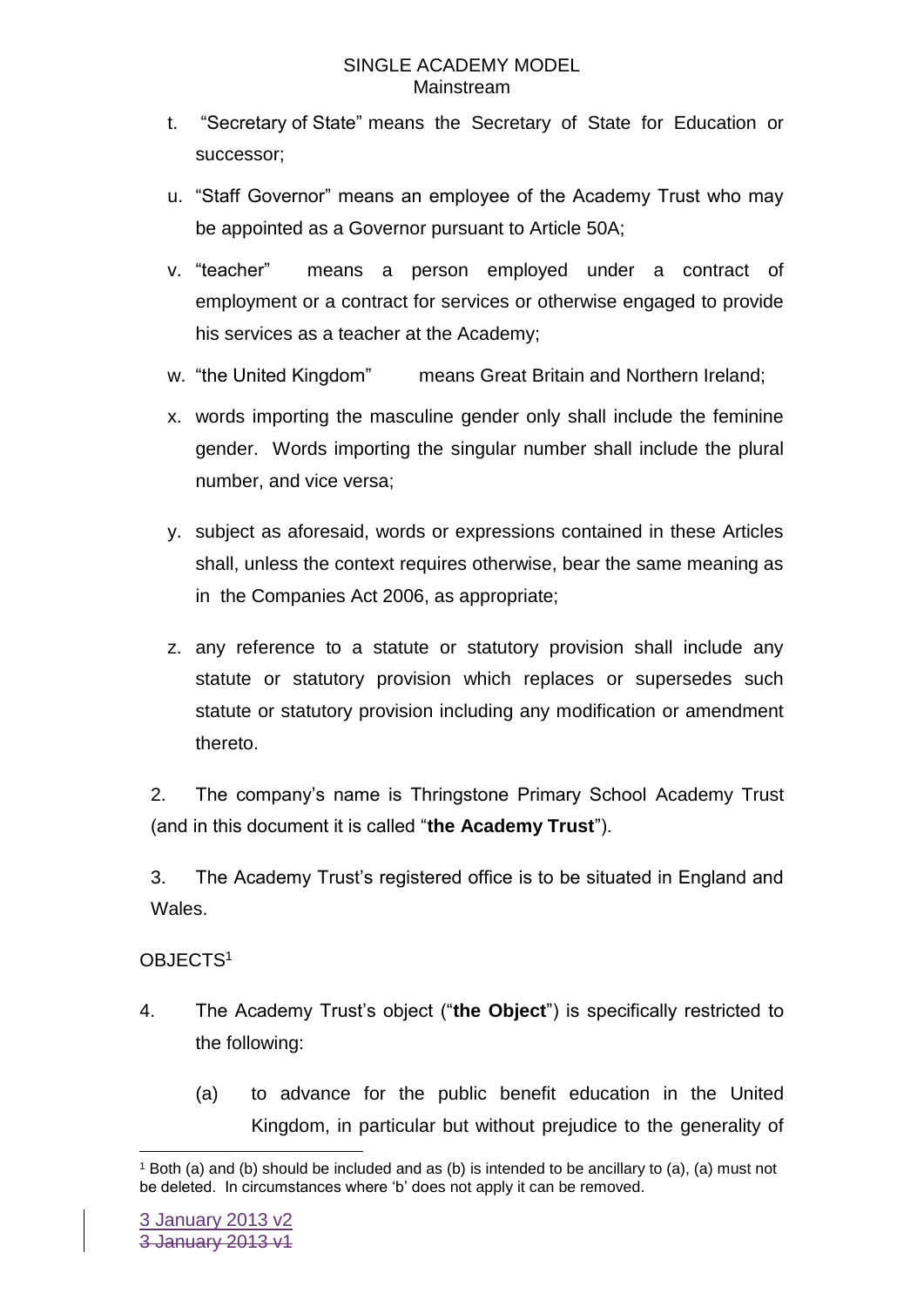the foregoing by establishing, maintaining, carrying on, managing and developing a school offering a broad and balanced curriculum ("the Academy"); and

(b) to promote for the benefit of individuals living in Thringstone and the surrounding area who have need by reason of their age, infirmity or disability, financial hardship or social and economic circumstances or for the public at large the provision of facilities for recreation or other leisure time activities in the interests of social welfare and with the object of improving the condition of life of the said individuals.

5. In furtherance of the Object but not further or otherwise the Academy Trust may exercise the following powers:-

- (a) to draw, make, accept, endorse, discount, execute and issue promissory notes, bills, cheques and other instruments, and to operate bank accounts in the name of the Academy Trust;
- (b) to raise funds and to invite and receive contributions provided that in raising funds the Academy Trust shall not undertake any substantial permanent trading activities and shall conform to any relevant statutory regulations;
- (c) to acquire, alter, improve and (subject to such consents as may be required by law) to charge or otherwise dispose of property;
- (d) subject to Article 6 below to employ such staff, as are necessary for the proper pursuit of the Object and to make all reasonable and necessary provision for the payments of pensions and superannuation to staff and their dependants;
- (e) to establish or support, whether financially or otherwise, any charitable companies, trusts, associations or institutions formed for all or any of the Object;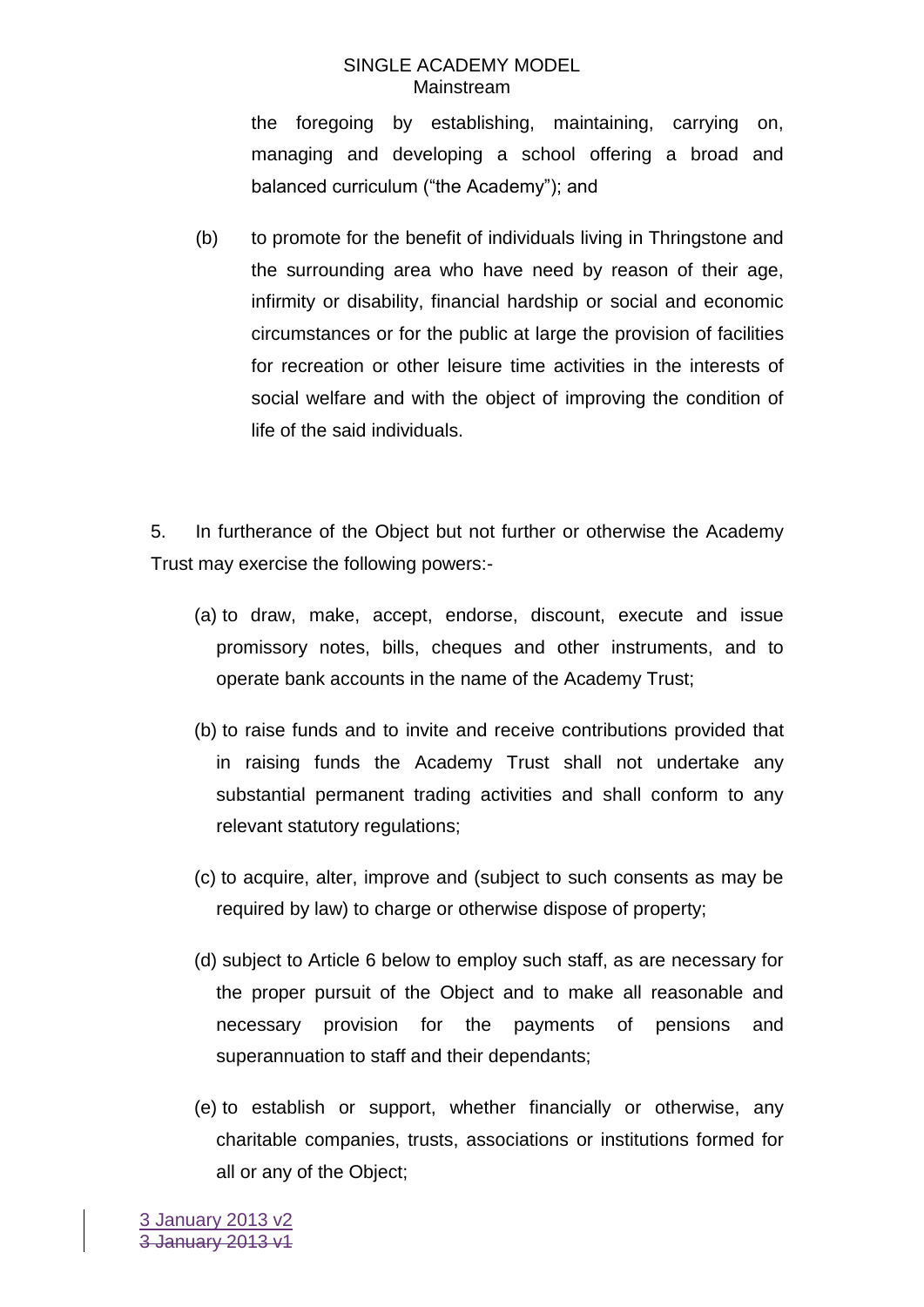- (f) to co-operate with other charities, other independent and maintained schools, schools maintained by a local authority/ 16-19 Academies /alternative provision Academies/ institutions within the further education sector, voluntary bodies and statutory authorities operating in furtherance of the Object and to exchange information and advice with them;
- (g) to pay out of funds of the Academy Trust the costs, charges and expenses of and incidental to the formation and registration of the Academy Trust;
- (h) to establish, maintain, carry on, manage and develop the Academy at **Henson's Lane, Thringstone, Coalville, Leicestershire, LE67 8LJ;**
- (i) to offer scholarships, exhibitions, prizes and awards to pupils and former pupils, and otherwise to encourage and assist pupils and former pupils;
- (j) to provide educational facilities and services to students of all ages and the wider community for the public benefit;
- (k) to carry out research into the development and application of new techniques in education in particular in relation to its approach to curriculum development and delivery and to publish the results of such research, and to develop means of benefiting from application of the experience of industry, commerce, other schools/educational institutions and the voluntary sector to the education of pupils in academies;
- (l) subject to such consents as may be required by law and/or by any contract entered into by or on behalf of the Academy Trust to borrow and raise money for the furtherance of the Object in such manner and on such security as the Academy Trust may think fit;
- (m) to deposit or invest any funds of the Academy Trust not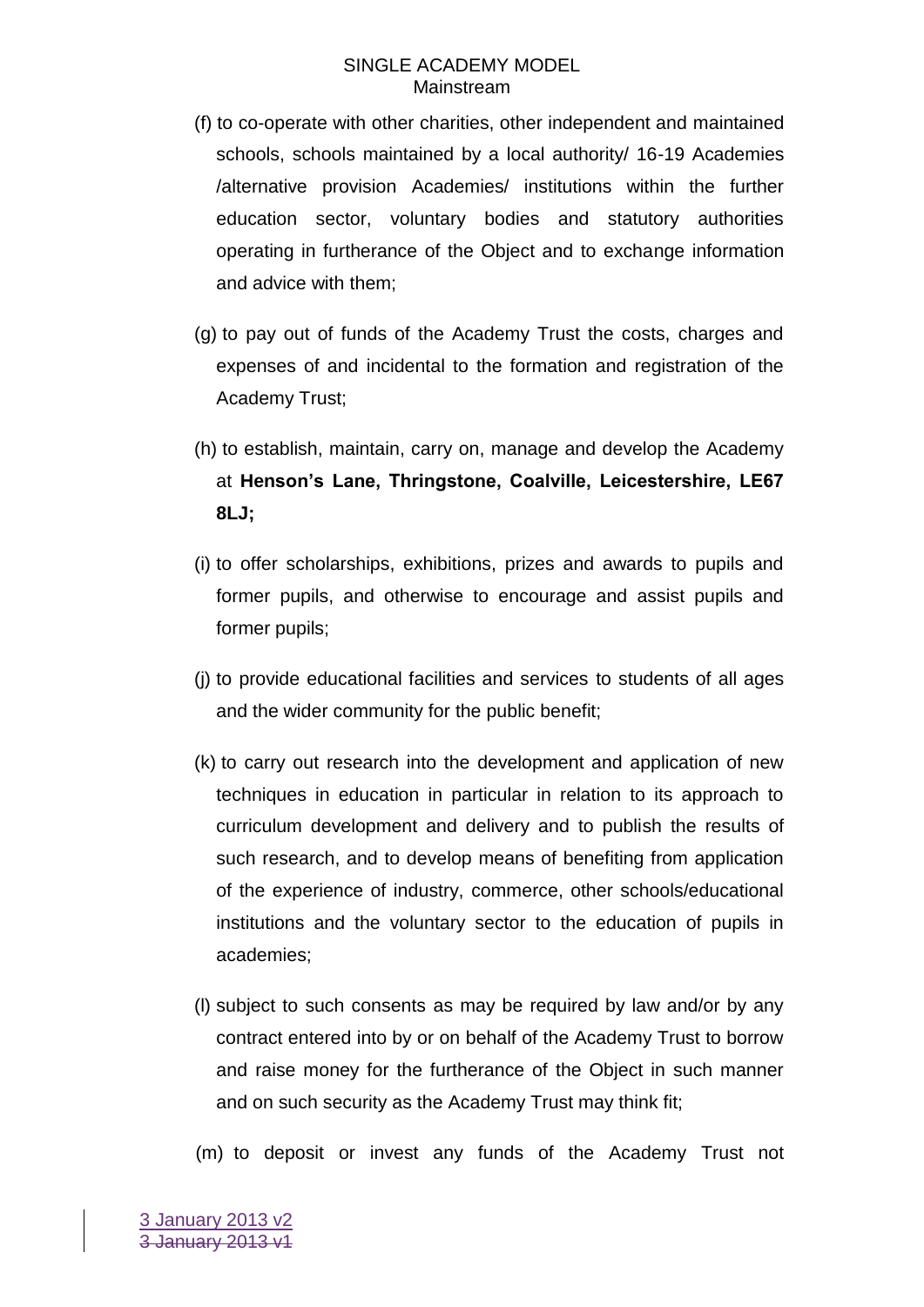immediately required for the furtherance of its Object (but to invest only after obtaining such advice from a financial expert as the Governors consider necessary and having regard to the suitability of investments and the need for diversification);

- (n) to delegate the management of investments to a financial expert, but only on terms that:
	- (i) the investment policy is set down in writing for the financial expert by the Governors;
	- (ii) every transaction is reported promptly to the Governors;
	- (iii) the performance of the investments is reviewed regularly with the Governors;
	- (iv) the Governors are entitled to cancel the delegation arrangement at any time;
	- (v) the investment policy and the delegation arrangement are reviewed at least once a year;
	- (vi) all payments due to the financial expert are on a scale or at a level which is agreed in advance and are notified promptly to the Governors on receipt; and
	- (vii) the financial expert must not do anything outside the powers of the Governors.
- (o) to arrange for investments or other property of the Academy Trust to be held in the name of a nominee company acting under the control of the Governors or of a financial expert acting under their instructions, and to pay any reasonable fee required;
- (p) to provide indemnity insurance to Governors in accordance with, and subject to the conditions of section 232 to 235 of the Companies Act 2006, section 189 of the Charities Act 2011 or any other provision of law applicable to charitable companies and any such indemnity is limited accordingly;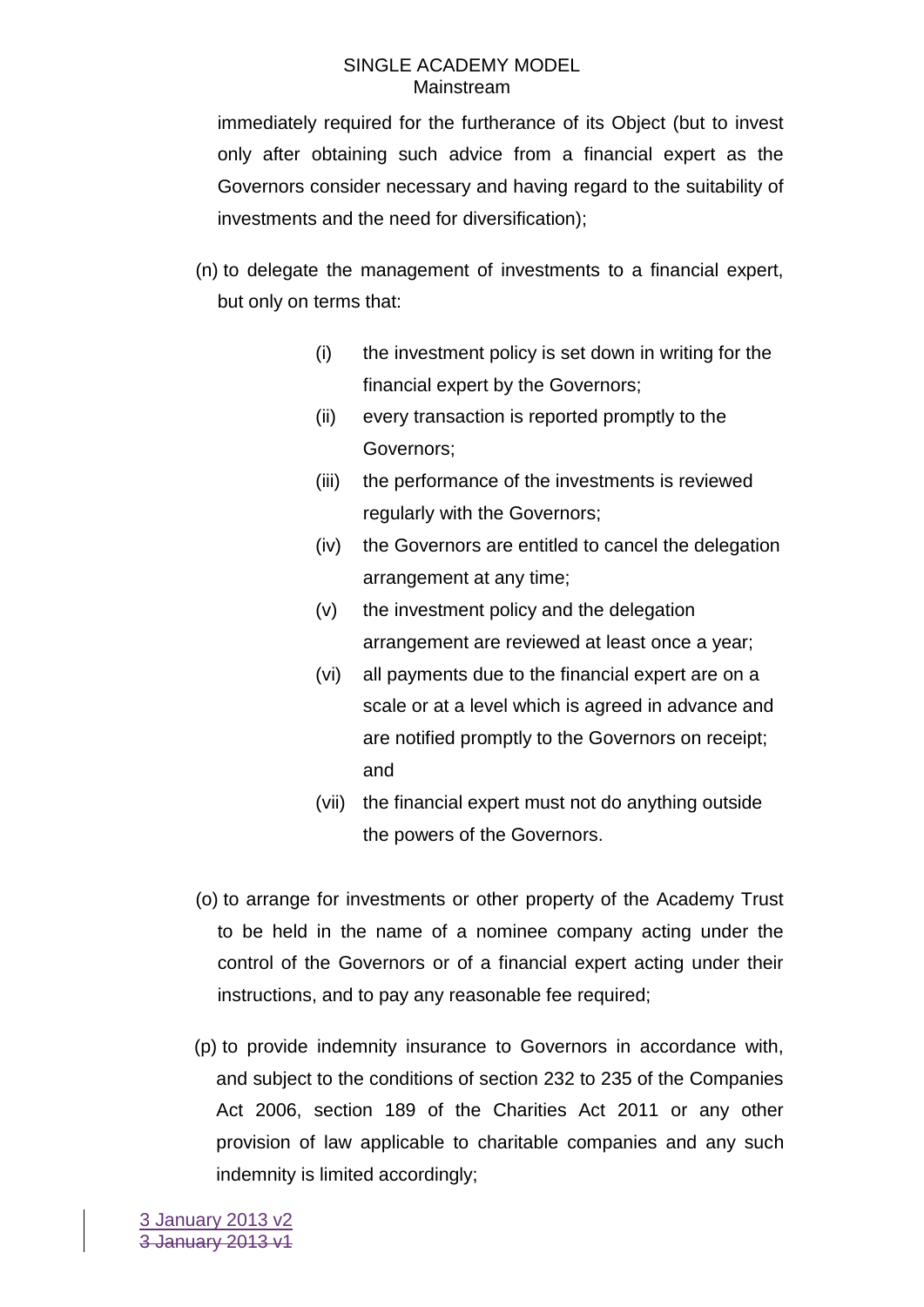- (q) to establish subsidiary companies to carry on any trade or business for the purpose of raising funds for the Academy Trust;
- (r) to do all such other lawful things as are necessary for or are incidental to or conducive to the achievement of the Object.

6.1 The income and property of the Academy Trust shall be applied solely towards the promotion of the Object.

6.2 None of the income or property of the Academy Trust may be paid or transferred directly or indirectly by way of dividend bonus or otherwise by way of profit to any member of the Academy Trust. Nonetheless a member of the Academy Trust who is not also a Governor may:

- a) benefit as a beneficiary of the Academy Trust;
- b) be paid reasonable and proper remuneration for any goods or services supplied to the Academy Trust;
- c) be paid rent for premises let by the member of the Academy Trust if the amount of the rent and other terms of the letting are reasonable and proper; and
- d) be paid interest on money lent to the Academy Trust at a reasonable and proper rate, such rate not to exceed 2 per cent per annum below the base lending rate of a UK clearing bank selected by the Governors, or 0.5%, whichever is the higher.

6.3 A Governor may benefit from any indemnity insurance purchased at the Academy Trust's expense to cover the liability of the Governors which by virtue of any rule of law would otherwise attach to them in respect of any negligence, default or breach of trust or breach of duty of which they may be guilty in relation to the Academy Trust: provided that any such insurance shall not extend to (i) any claim arising from any act or omission which the Governors knew to be a breach of trust or breach of duty or which was committed by the Governors in reckless disregard to whether it was a breach of trust or breach of duty or not; and (ii) the costs of any unsuccessful defence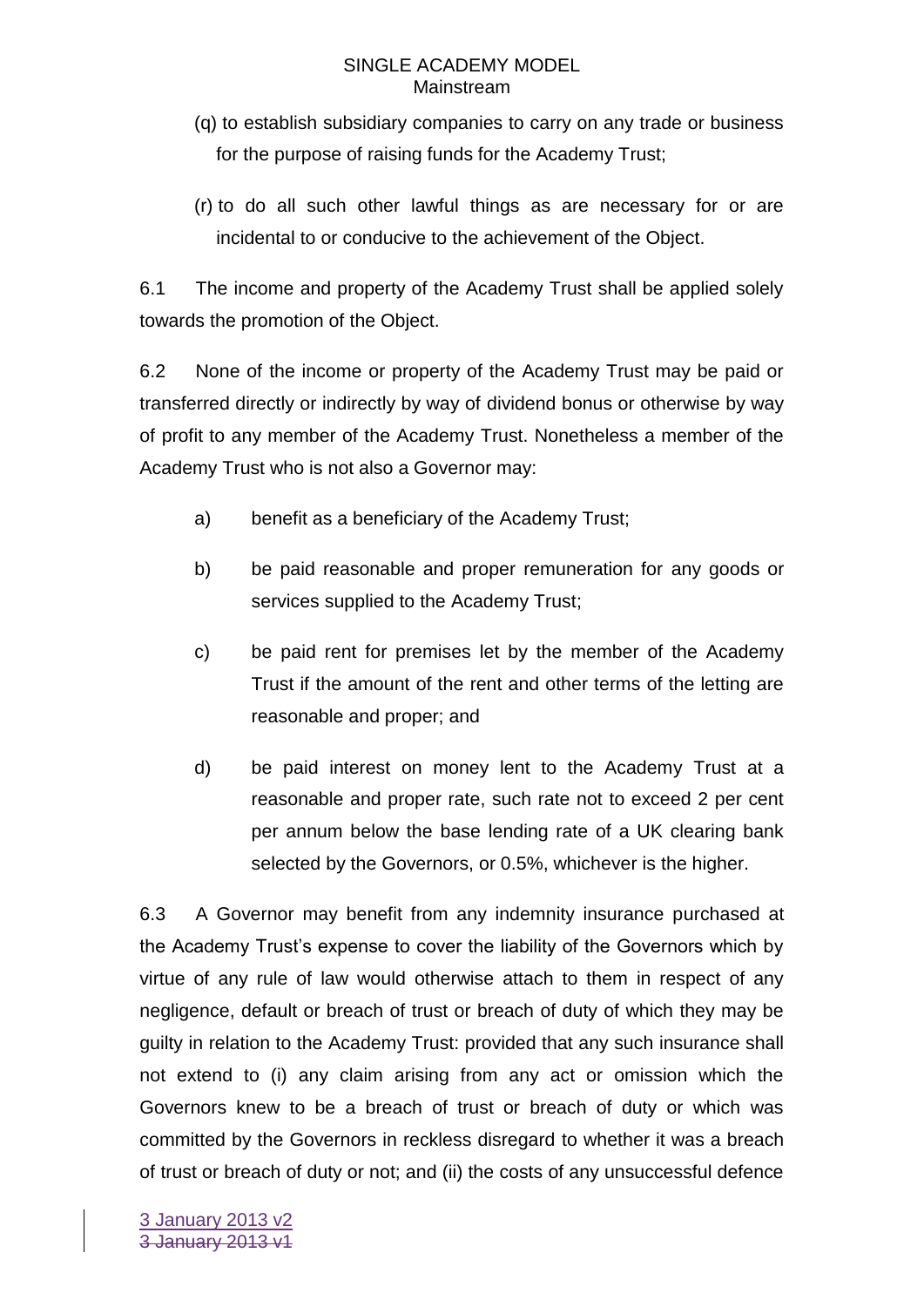to a criminal prosecution brought against the Governors in their capacity as directors of the Academy Trust. Further, this Article does not authorise a Governor to benefit from any indemnity insurance that would be rendered void by any provision of the Companies Act 2006, the Charities Act 2011 or any other provision of law.

6.4 A company, which has shares listed on a recognised stock exchange and of which any one Governor holds no more than 1% of the issued capital of that company, may receive fees, remuneration or other benefit in money or money's worth from the Academy Trust.

6.5 A Governor may at the discretion of the Governors be reimbursed from the property of the Academy Trust for reasonable expenses properly incurred by him or her when acting on behalf of the Academy Trust, but excluding expenses in connection with foreign travel.

6.6 No Governor may:

(a) buy any goods or services from the Academy Trust on terms preferential to those applicable to members of the public;

(b) sell goods, services, or any interest in land to the Academy Trust;

(c) be employed by or receive any remuneration from the Academy Trust (other than the Principal or a Staff Governor whose employment and/or remuneration is subject to the procedure and conditions in Article 6.8);

(d) receive any other financial benefit from the Academy Trust;

unless:

- (i) the payment is permitted by Article 6.7 and the Governors follow the procedure and observe the conditions set out in Article 6.8; or
- (ii) the Governors obtain the prior written approval of the Charity Commission and fully comply with any procedures it prescribes.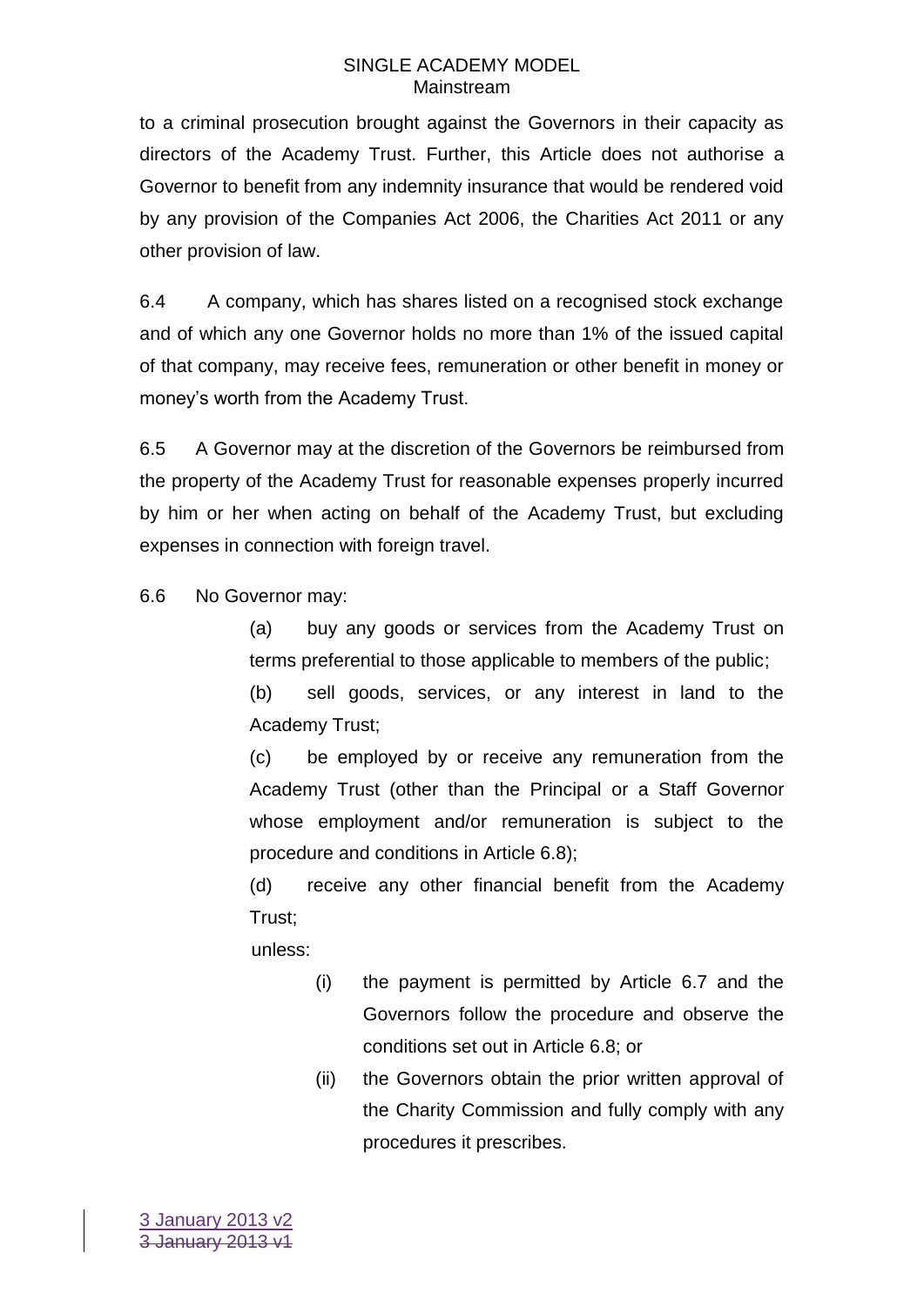- 6.7 Subject to Article 6.8, a Governor may:
	- a) receive a benefit from the Academy Trust in the capacity of a beneficiary of the Academy Trust or take part in the normal trading and fundraising activities of the Academy Trust on the same terms as members of the public.
	- b) be employed by the Academy Trust or enter into a contract for the supply of goods or services to the Academy Trust, other than for acting as a Governor.
	- c) receive interest on money lent to the Academy Trust at a reasonable and proper rate not exceeding 2% per annum below the base rate of a clearing bank to be selected by the Governors, or 0.5%, whichever is the higher.
	- d) receive rent for premises let by the Governor to the Academy Trust if the amount of the rent and the other terms of the lease are reasonable and proper.

6.8 The Academy Trust and its Governors may only rely upon the authority provided by Article 6.7 if each of the following conditions is satisfied:

- (a) the remuneration or other sums paid to the Governor do not exceed an amount that is reasonable in all the circumstances.
- (b) the Governor is absent from the part of any meeting at which there is discussion of:
	- i) his or her employment, remuneration, or any matter concerning the contract, payment or benefit; or
	- ii) his or her performance in the employment, or his or her performance of the contract; or
	- iii) any proposal to enter into any other contract or arrangement with him or her or to confer any benefit upon him or her that would be permitted under Article 6.7; or
	- (iv) any other matter relating to a payment or the conferring of any benefit permitted by Article 6.7.

3 January 2013 v2 3 January 2013 v1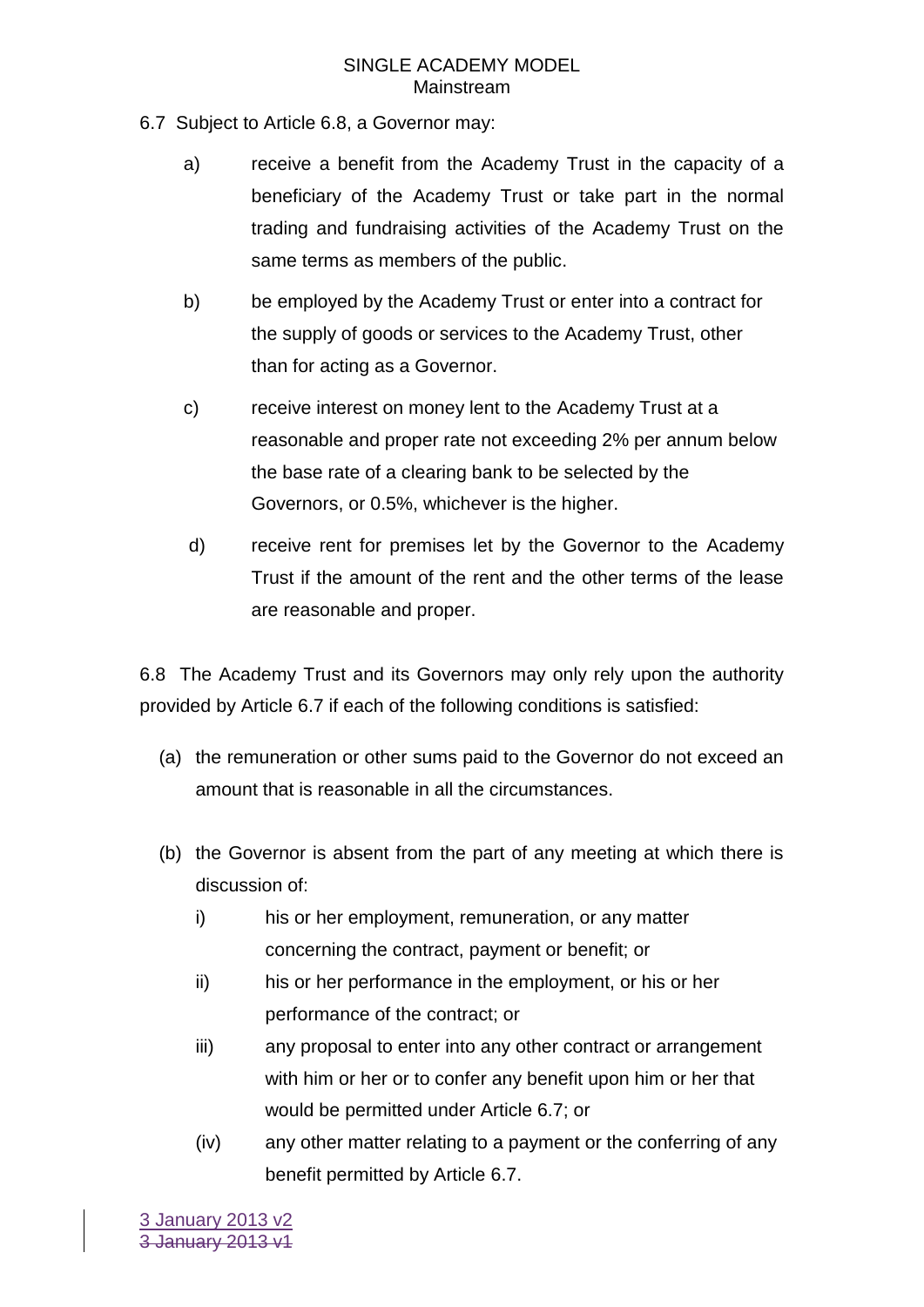- (c) the Governor does not vote on any such matter and is not to be counted when calculating whether a quorum of Governors is present at the meeting.
- (d) save in relation to employing or contracting with the Principal or a Staff Governor the other Governors are satisfied that it is in the interests of the Academy Trust to employ or to contract with that Governor rather than with someone who is not a Governor. In reaching that decision the Governors must balance the advantage of employing a Governor against the disadvantages of doing so (especially the loss of the Governor's services as a result of dealing with the Governor's conflict of interest).
- (e) the reason for their decision is recorded by the Governors in the minute book.
- (f) a majority of the Governors then in office have received no such payments or benefit.

6.9 The provision in clause 6.6 (c) that no Governor may be employed by or receive any remuneration from the Academy Trust (other than the Principal or a Staff Governor) does not apply to an existing employee of the Academy Trust who is subsequently elected or appointed as a Governor save that this clause shall only allow such a Governor to receive remuneration or benefit from the Academy Trust in his capacity as an employee of the Academy Trust and provided that the procedure as set out in Articles 6.8(b)(i), (ii) and 6.8 (c) is followed.

6.10 In Articles 6.2-6.10:

(a) "Academy Trust" shall include any company in which the Academy Trust:

- holds more than 50% of the shares; or
- controls more than 50% of the voting rights

3 January 2013 v2 3 January 2013 v1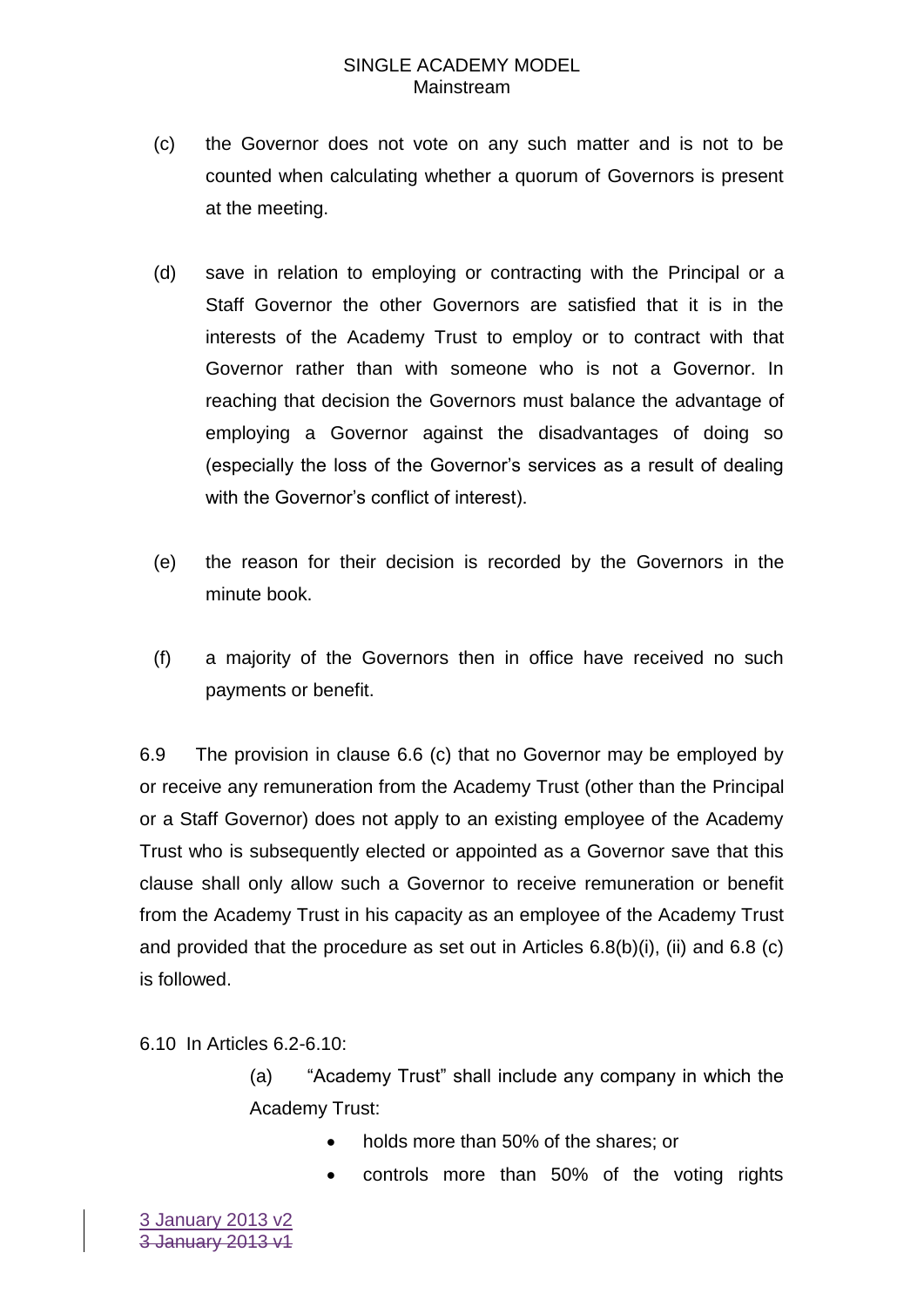attached to the shares; or

- has the right to appoint one or more directors to the board of the company.
- (b) "Governor" shall include any child, stepchild, parent, grandchild, grandparent, brother, sister or spouse of the governor or any person living with the governor as his or her partner
- (c) the employment or remuneration of a Governor includes the engagement or remuneration of any firm or company in which the Governor is:
	- (i) a partner;
	- (ii) an employee;
	- (iii) a consultant;
	- (iv) a director;
	- (v) a member; or
	- (vi) a shareholder, unless the shares of the company are listed on a recognised stock exchange and the Governor holds less than 1% of the issued capital.

7. The liability of the members of the Academy Trust is limited.

8. Every member of the Academy Trust undertakes to contribute such amount as may be required (not exceeding  $£10$ ) to the Academy Trust's assets if it should be wound up while he or she is a member or within one year after he or she ceases to be a member, for payment of the Academy Trust's debts and liabilities before he or she ceases to be a member, and of the costs, charges and expenses of winding up, and for the adjustment of the rights of the contributories among themselves.

9. If the Academy Trust is wound up or dissolved and after all its debts and liabilities (including any under section 2 of the Academies Act 2010 ) have been satisfied there remains any property it shall not be paid to or distributed among the members of the Academy Trust (except to a member that is itself a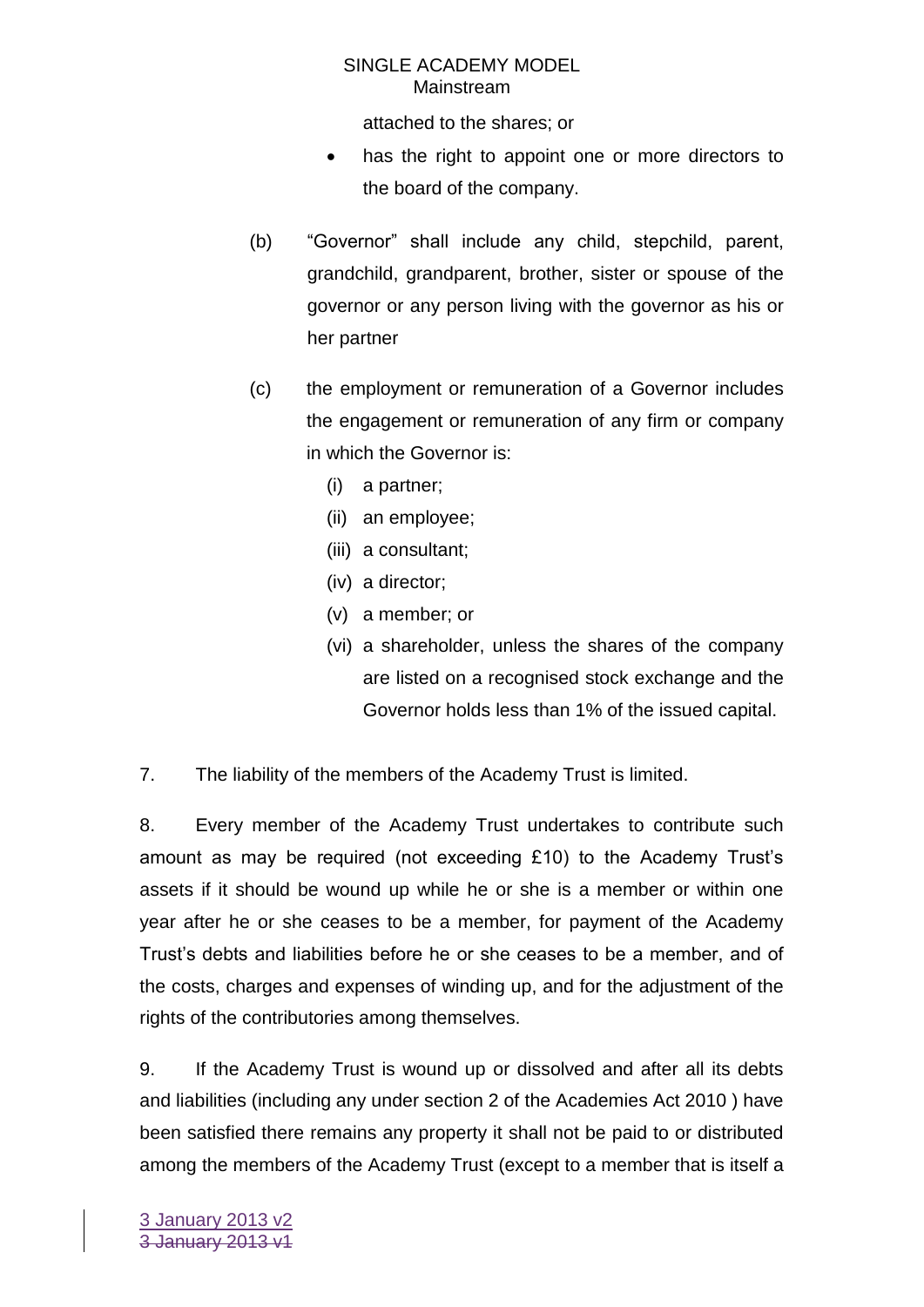charity), but shall be given or transferred to some other charity or charities having objects similar to the Object which prohibits the distribution of its or their income and property to an extent at least as great as is imposed on the Academy Trust by Article 6 above, chosen by the members of the Academy Trust at or before the time of dissolution and if that cannot be done then to some other charitable object.

10. Not used.

11. No alteration or addition shall be made to or in the provisions of the Articles which would have the effect (a) that the Academy Trust would cease to be a company to which section 60 of the Companies Act 2006 applies; or (b) that the Academy Trust would cease to be a charity.

### MEMBERS<sup>2</sup>

- 12. The Members of the Academy Trust shall comprise
	- a. the signatories to the Memorandum;<sup>3</sup>
	- b. the chairman of the Governors; and
	- c. any person appointed under Article 16.

13. Each of the persons entitled to appoint Members in Article 12 shall have the right from time to time by written notice delivered to the Office to remove any Member appointed by them and to appoint a replacement Member to fill a vacancy whether resulting from such removal or otherwise.

14. If any of the persons entitled to appoint Members in Article 12:

- a) in the case of an individual, die or become legally incapacitated;
- b) in the case of a corporate entity, cease to exist and are not replaced by a successor institution;
- c) becomes insolvent or makes any arrangement or composition

<sup>1</sup> <sup>2</sup> The Department's preference is for employees of the Academy Trust not to be members.

<sup>&</sup>lt;sup>3</sup> There must be no less than 3 signatories to the Memorandum of Association.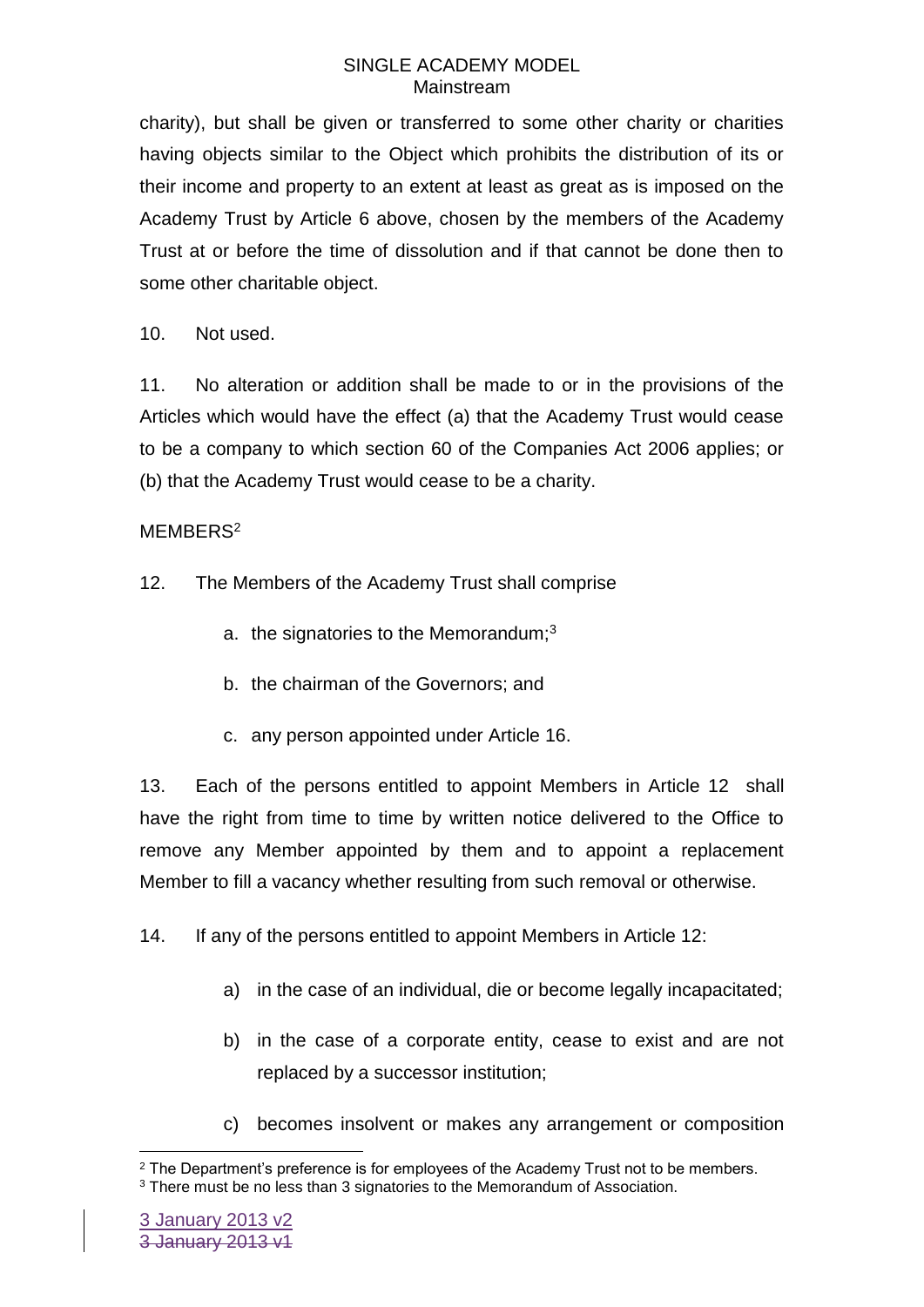### with their creditors generally; or

d) ceases to be a Member;

their right to appoint Members under these Articles shall vest in the remaining Members.

15. Membership will terminate automatically if:

a) a Member (which is a corporate entity) ceases to exist and is not replaced by a successor institution;

b) a Member (which is an individual) dies or becomes incapable by reason of illness or injury of managing and administering his own affairs;

c) a Member becomes insolvent or makes any arrangement or composition with that Member's creditors generally; or

d) a Member who is also a Governor ceases to be a Governor.

15A. The Members may agree unanimously in writing to remove any Member(s) who is a signatory to the Memorandum (save that the agreement of a signatory to the Memorandum who is to be removed shall not be required), provided that it is in the interests of the Academy Trust to remove such a Member(s).

16. The Members may agree by passing a special resolution in writing to appoint such additional Members as they think fit and may agree by passing a special resolution in writing to remove any such additional Members, provided that such appointment or removal is in the interests of the Academy Trust.

17. Every person nominated to be a Member of the Academy Trust shall either sign a written consent to become a Member or sign the register of Members on becoming a Member.

18. Any Member may resign provided that after such resignation the number of Members is not less than three. A Member shall cease to be one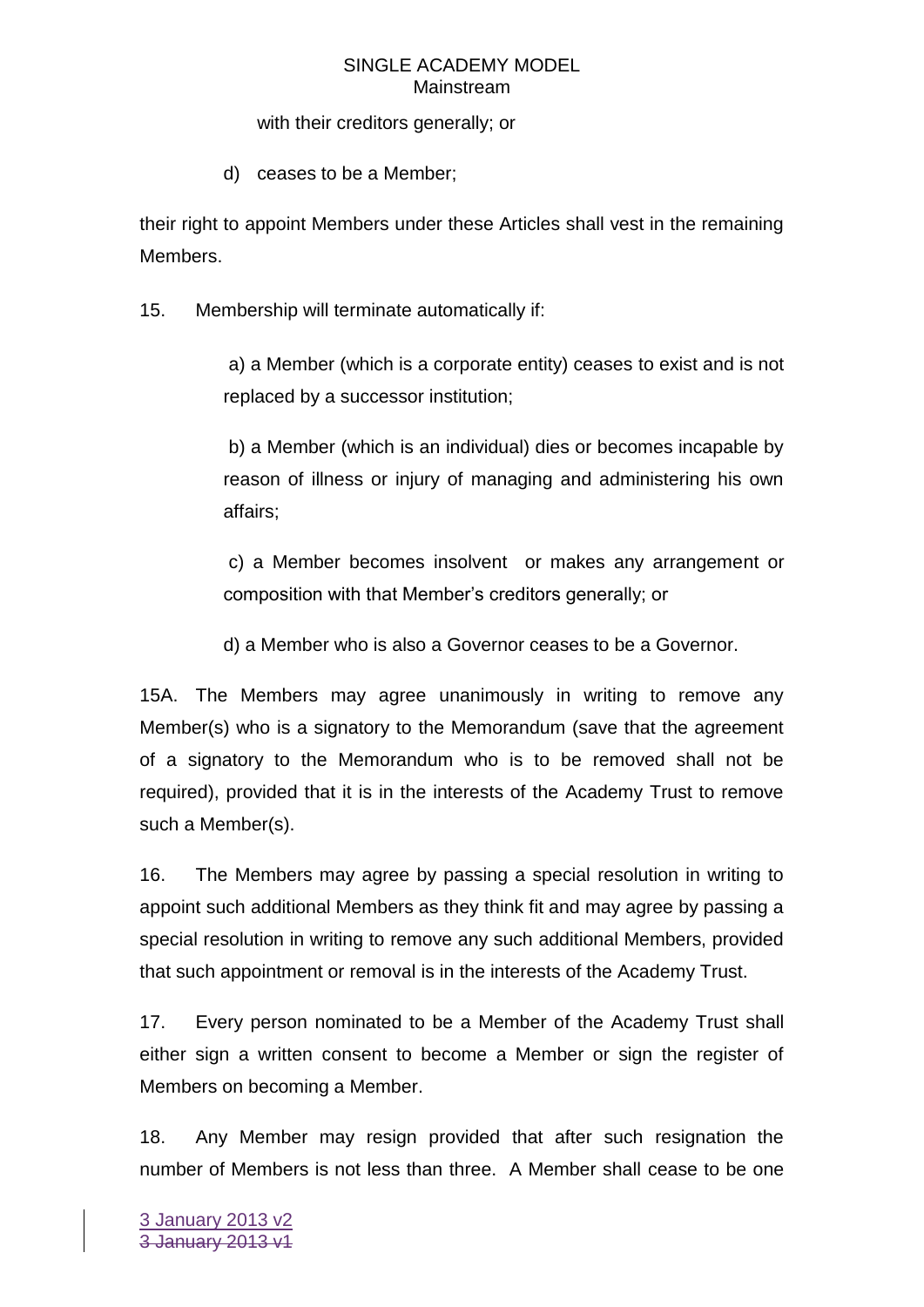immediately on the receipt by the Academy Trust of a notice in writing signed by the person or persons entitled to remove him under Articles 13 or 16 provided that no such notice shall take effect when the number of Members is less than three unless it contains or is accompanied by the appointment of a replacement Member.

### GENERAL MEETINGS

19. Not used.

20. The Governors may call general meetings and, on the requisition of Members pursuant to the provisions of the Companies Act 2006, shall forthwith proceed to convene a general meeting in accordance with that Act. If there are not within the United Kingdom sufficient Governors to call a general meeting, any Governor or any Member of the Academy Trust may call a general meeting.

# NOTICE OF GENERAL MEETINGS

21. General meetings shall be called by at least fourteen clear days' notice but a general meeting may be called by shorter notice if it is so agreed by a majority in number of Members having a right to attend and vote and together representing not less than 90% of the total voting rights at that meeting.

The notice shall specify the time and place of the meeting and the general nature of the business to be transacted and, in the case of an Annual General Meeting, shall specify the meeting as such. The notice shall also state that the Member is entitled to appoint a proxy.

The notice shall be given to all the Members, to the Governors and auditors.

22. The accidental omission to give notice of a meeting to, or the nonreceipt of notice of a meeting by, any person entitled to receive notice shall not invalidate the proceedings at that meeting.

# PROCEEDINGS AT GENERAL MEETINGS

23. No business shall be transacted at any meeting unless a quorum is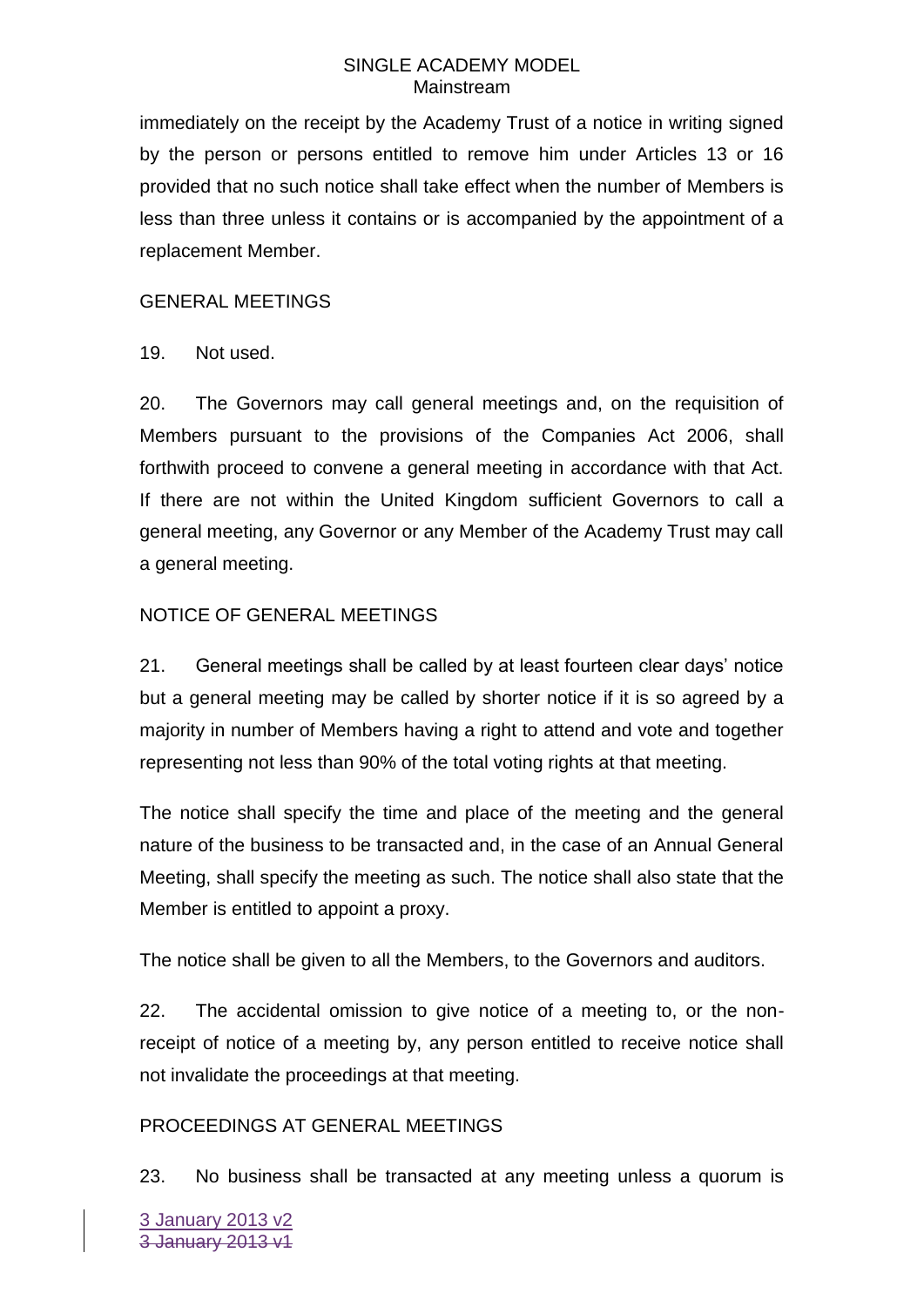present. A Member counts towards the quorum by being present either in person or by proxy. Two persons entitled to vote upon the business to be transacted, each being a Member or a proxy of a Member or a duly authorised representative of a Member organisation shall constitute a quorum.

24. If a quorum is not present within half an hour from the time appointed for the meeting, or if during a meeting a quorum ceases to be present, the meeting shall stand adjourned to the same day in the next week at the same time and place or to such time and place as the Governors may determine.

25. The chairman, if any, of the Governors or in his absence some other Governor nominated by the Governors shall preside as chairman of the meeting, but if neither the chairman nor such other Governor (if any) be present within fifteen minutes after the time appointed for holding the meeting and willing to act, the Governors present shall elect one of their number to be chairman and, if there is only one Governor present and willing to act, he shall be the chairman.

26. If no Governor is willing to act as chairman, or if no Governor is present within fifteen minutes after the time appointed for holding the meeting, the Members present and entitled to vote shall choose one of their number to be chairman.

27. A Governor shall, notwithstanding that he is not a Member, be entitled to attend and speak at any general meeting.

28. The chairman may, with the consent of a majority of the Members at a meeting at which a quorum is present (and shall if so directed by the meeting), adjourn the meeting from time to time and from place to place, but no business shall be transacted at any adjourned meeting other than the business which might properly have been transacted at the meeting had the adjournment not taken place. When a meeting is adjourned for fourteen days or more, at least seven clear days' notice shall be given specifying the time, date and place of the adjourned meeting and the general nature of the business to be transacted. Otherwise it shall not be necessary to give any such notice.

3 January 2013 v2 3 January 2013 v1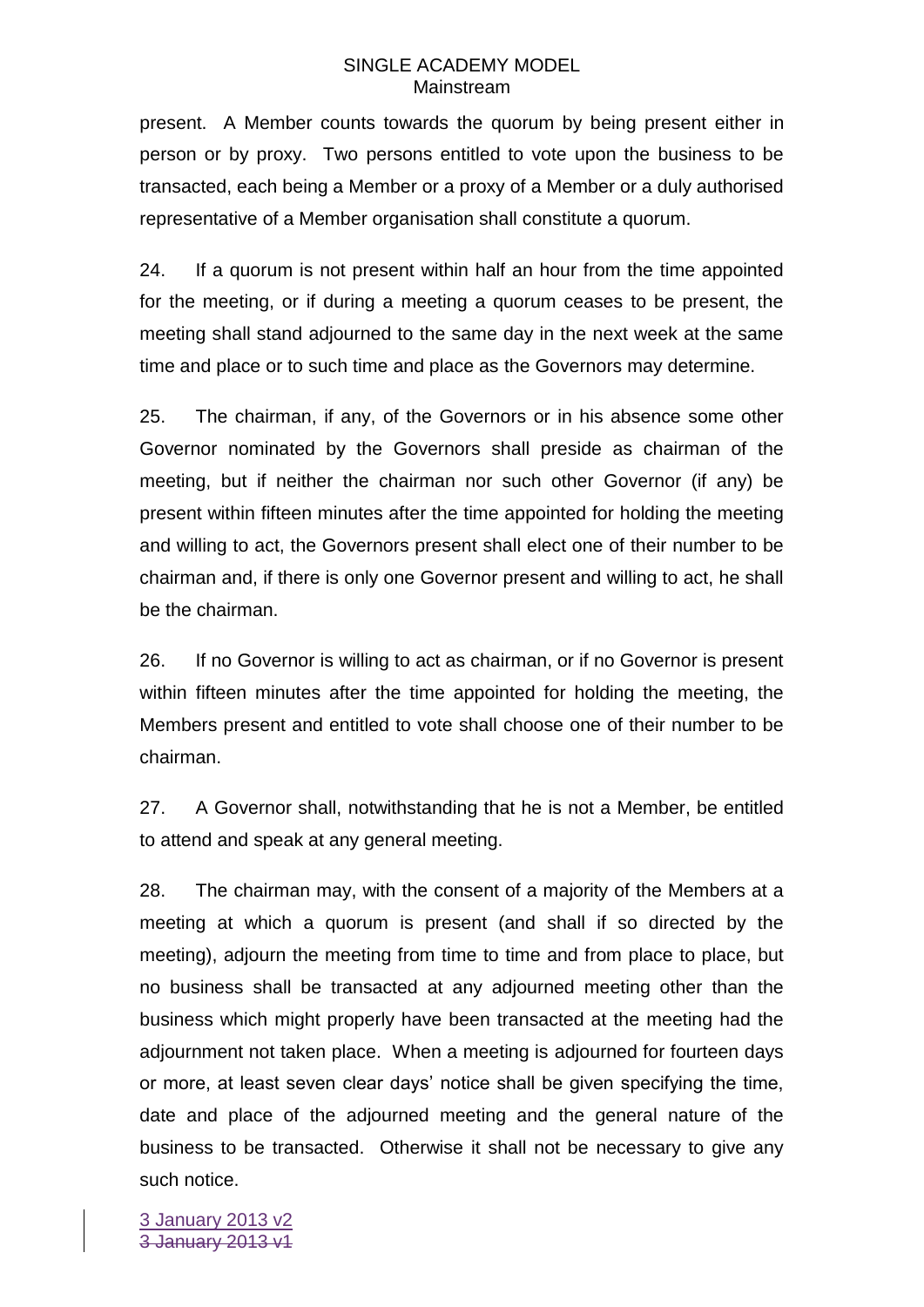29. A resolution put to the vote of the meeting shall be decided on a show of hands unless before, or on the declaration of the result of the show of hands a poll is duly demanded. Subject to the provisions of the Companies Act 2006, a poll may be demanded:-

- (a) by the chairman; or
- (b) by at least two Members having the right to vote at the meeting; or
- (c) by a Member or Members representing not less than one-tenth of the total voting rights of all the Members having the right to vote at the meeting.

30. Unless a poll is duly demanded a declaration by the chairman that a resolution has been carried or carried unanimously, or by a particular majority, or lost, or not carried by a particular majority and an entry to that effect in the minutes of the meeting shall be conclusive evidence of the fact without proof of the number or proportion of the votes recorded in favour of or against such resolution.

31. The demand for a poll may be withdrawn, before the poll is taken, but only with the consent of the chairman. The withdrawal of a demand for a poll shall not invalidate the result of a show of hands declared before the demand for the poll was made.

32. A poll shall be taken as the chairman directs and he may appoint scrutineers (who need not be Members) and fix a time, date and place for declaring the results. The result of the poll shall be deemed to be the resolution of the meeting at which the poll was demanded.

33. A poll demanded on the election of the chairman or on a question of adjournment shall be taken immediately. A poll demanded on any other question shall be taken either immediately or at such time, date and place as the chairman directs not being more than thirty days after the poll is demanded. The demand for a poll shall not prevent continuance of a meeting for the transaction of any business other than the question on which the poll is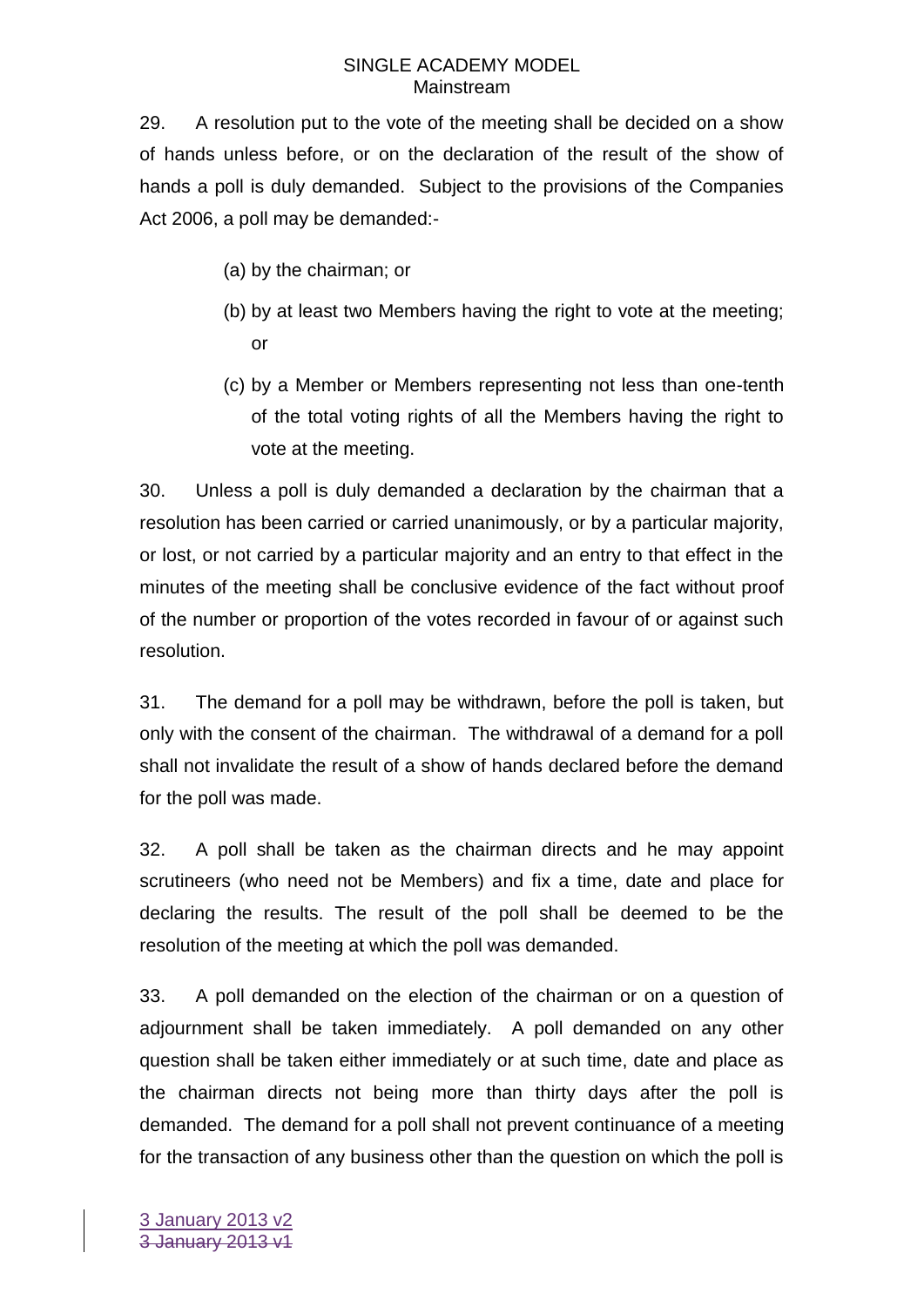demanded. If a poll is demanded before the declaration of the result of a show of hands and the demand is duly withdrawn, the meeting shall continue as if the demand had not been made.

34. No notice need be given of a poll not taken immediately if the time, date and place at which it is to be taken are announced at the meeting at which it is demanded. In other cases at least seven clear days' notice shall be given specifying the time, date and place at which the poll is to be taken.

35. A resolution in writing agreed by such number of Members as required if it had been proposed at a general meeting shall be as effectual as if it had been passed at a general meeting duly convened and held provided that a copy of the proposed resolution has been sent to every Member. The resolution may consist of several instruments in the like form each agreed by one or more Members.

### VOTES OF MEMBERS

36. On the show of hands every Member present in person shall have one vote. On a poll every Member present in person or by proxy shall have one vote.

37. Not used.

38. No Member shall be entitled to vote at any general meeting unless all moneys then payable by him to the Academy Trust have been paid.

39. No objections shall be raised to the qualification of any person to vote at any general meeting except at the meeting or adjourned meeting at which the vote objected to is tendered, and every vote not disallowed at the meeting shall be valid. Any objection made in due time shall be referred to the chairman whose decision shall be final and conclusive.

40. An instrument appointing a proxy shall be in writing, signed by or on behalf of the appointer and shall be in the following form (or in a form as near thereto as circumstances allow or in any other form which is usual or which the Governors may approve) -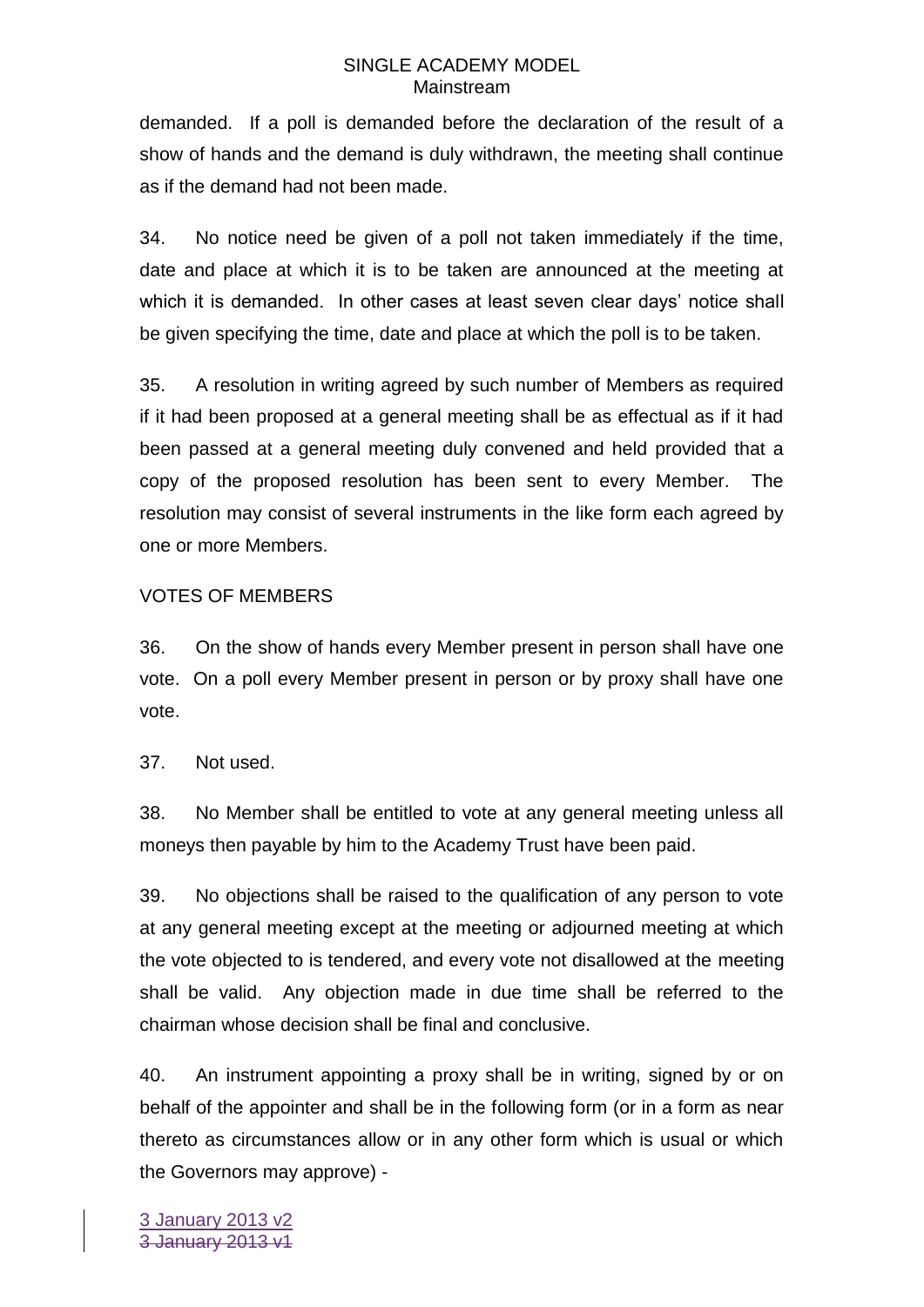"I/We, …….., of ………, being a Member/Members of the above named Academy Trust, hereby appoint …… of ……, or in his absence, …….. of ……. as my/our proxy to attend, speak and vote in my/our name[s] and on my/our behalf at the annual general meeting/ general meeting of the Academy Trust to be held on …..20[ ], and at any adjournment thereof.

Signed on ….. 20[ ]"

41. Where it is desired to afford Members an opportunity of instructing the proxy how he shall act the instrument appointing a proxy shall be in the following form (or in a form as near thereto as circumstances allow or in any other form which is usual or which the Governors may approve) -

> "I/We, ……., of ……., being a Member/Members of the abovenamed Academy Trust, hereby appoint .... of ......., or in his absence, ….. of ……, as my/our proxy to attend, speak and vote in my/our name[s] and on my/our behalf at the annual general meeting/ general meeting of the Academy Trust, to be held on …. 20[ ], and at any adjournment thereof.

> This form is to be used in respect of the resolutions mentioned below as follows:

Resolution No. 1 \*for \* against

Resolution No. 2 \*for \* against.

Strike out whichever is not desired.

Unless otherwise instructed, the proxy may vote as he thinks fit or abstain from voting.

Signed on …. 20[ ]"

42. The instrument appointing a proxy and any authority under which it is signed or a copy of such authority certified by a notary or in some other way approved by the Governors may -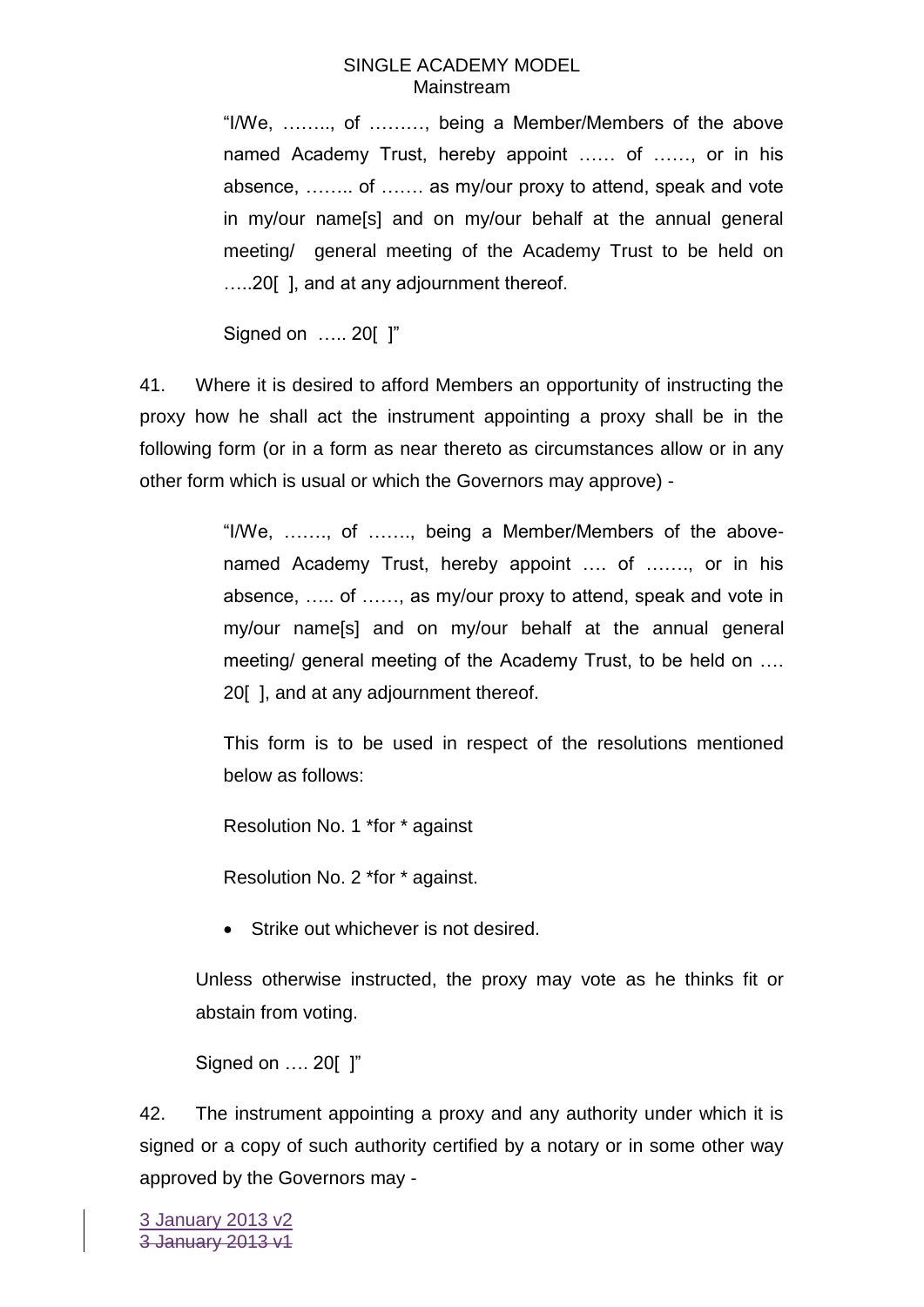(a) be deposited at the office or at such other place within the United Kingdom as is specified in the notice convening the meeting or in any instrument of proxy sent out by the Academy Trust in relation to the meeting not less than 48 hours before the time for holding the meeting or adjourned meeting at which the person named in the instrument proposes to vote; or

(b) in the case of a poll taken more than 48 hours after it is demanded, be deposited as aforesaid after the poll has been demanded and not less than 24 hours before the time appointed for the taking of the poll;

(c) where the poll is not taken forthwith but is taken not more than 48 hours after it was demanded, be delivered at the meeting at which the poll was demanded to the chairman or to the Clerk or to any Governor;

and an instrument of proxy which is not deposited or delivered in a manner so permitted shall be invalid.

43. A vote given or poll demanded by proxy or by the duly authorised representative of a corporation shall be valid notwithstanding the previous determination of the authority of the person voting or demanding a poll unless notice of the determination was received by the Academy Trust at the office or at such other place at which the instrument of proxy was duly deposited before the commencement of the meeting or adjourned meeting at which the vote given or the poll demanded or (or in the case of a poll taken otherwise than on the same day as the meeting or adjourned meeting) the time appointed for taking the poll.

44. Any organisation which is a Member of the Academy Trust may by resolution of its board of directors or other governing body authorise such person as it thinks fit to act as its representative at any meeting of the Academy Trust, and the person so authorised shall be entitled to exercise the same powers on behalf of the organisation which he represents as that organisation could exercise if it were an individual Member of the Academy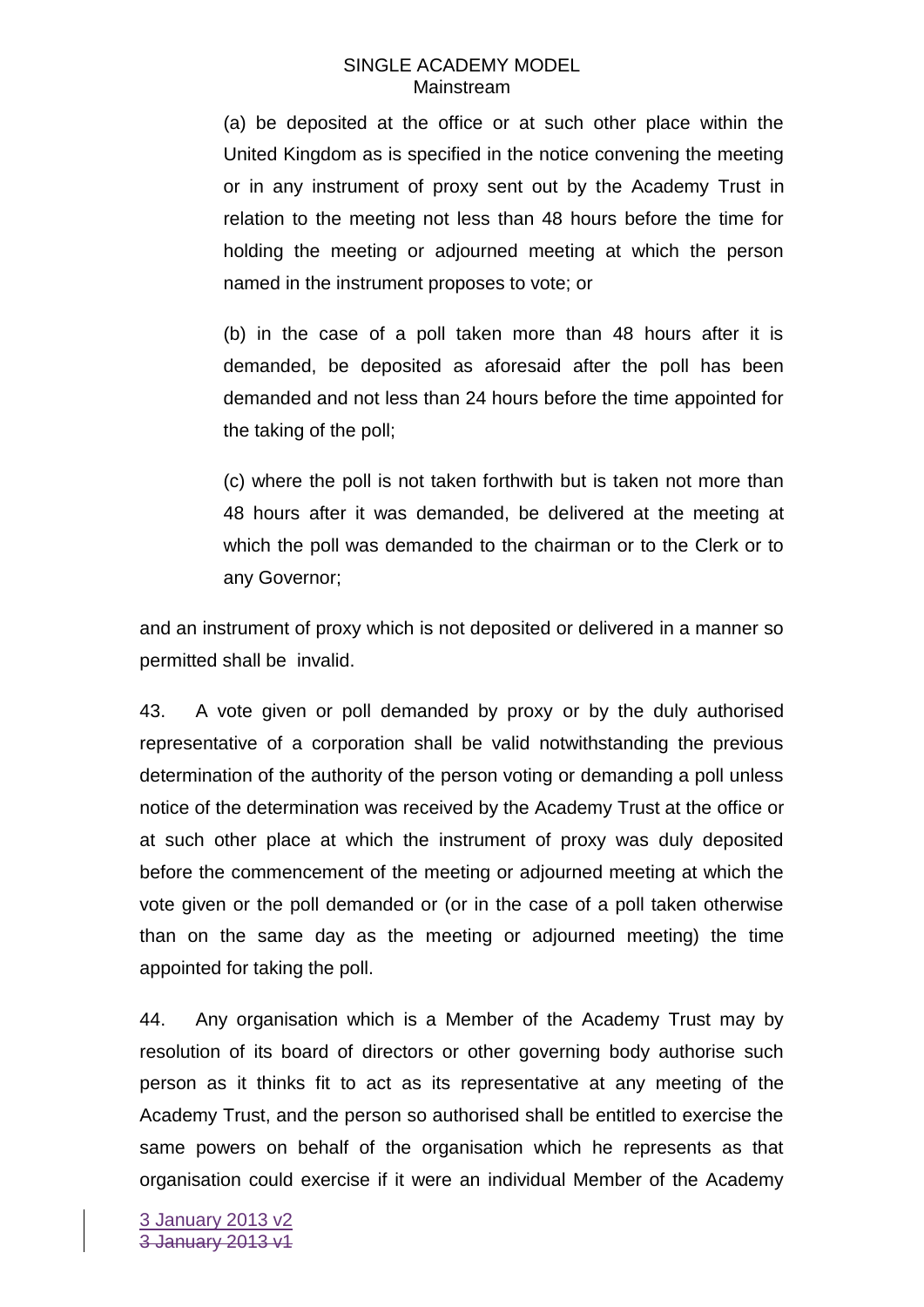Trust.

# **GOVERNORS**

45. The number of Governors shall be not less than three but (unless otherwise determined by ordinary resolution) shall not be subject to any maximum.

46. Subject to Articles 48 and 49, the Academy Trust shall have the following Governors:

- a. Up to one Governor, appointed under Article 50;
- b. a minimum of two Parent Governors appointed under Articles 53- 58;
- c. the Principal.<sup>4</sup>;
- d. up to 2 Staff Governors appointed under Articles 51A and 51B;
- e. up to 6 Community Governors appointed under Article 58A;

47. The Academy Trust may also have any Co-opted Governor appointed under Article 59.

48. The first Governors shall be those persons named in the statement delivered pursuant to sections 9 and 12 of the Companies Act 2006.

49. Future Governors shall be appointed or elected, as the case may be, under these Articles. Where it is not possible for such a Governor to be appointed or elected due to the fact that an Academy has not yet been established, then the relevant Article or part thereof shall not apply.

# APPOINTMENT OF GOVERNORS

50. The Members may appoint up to one Governor.

<sup>1</sup> 4 It is expected that the Principal will be a governor, except where the Principal elects not to be.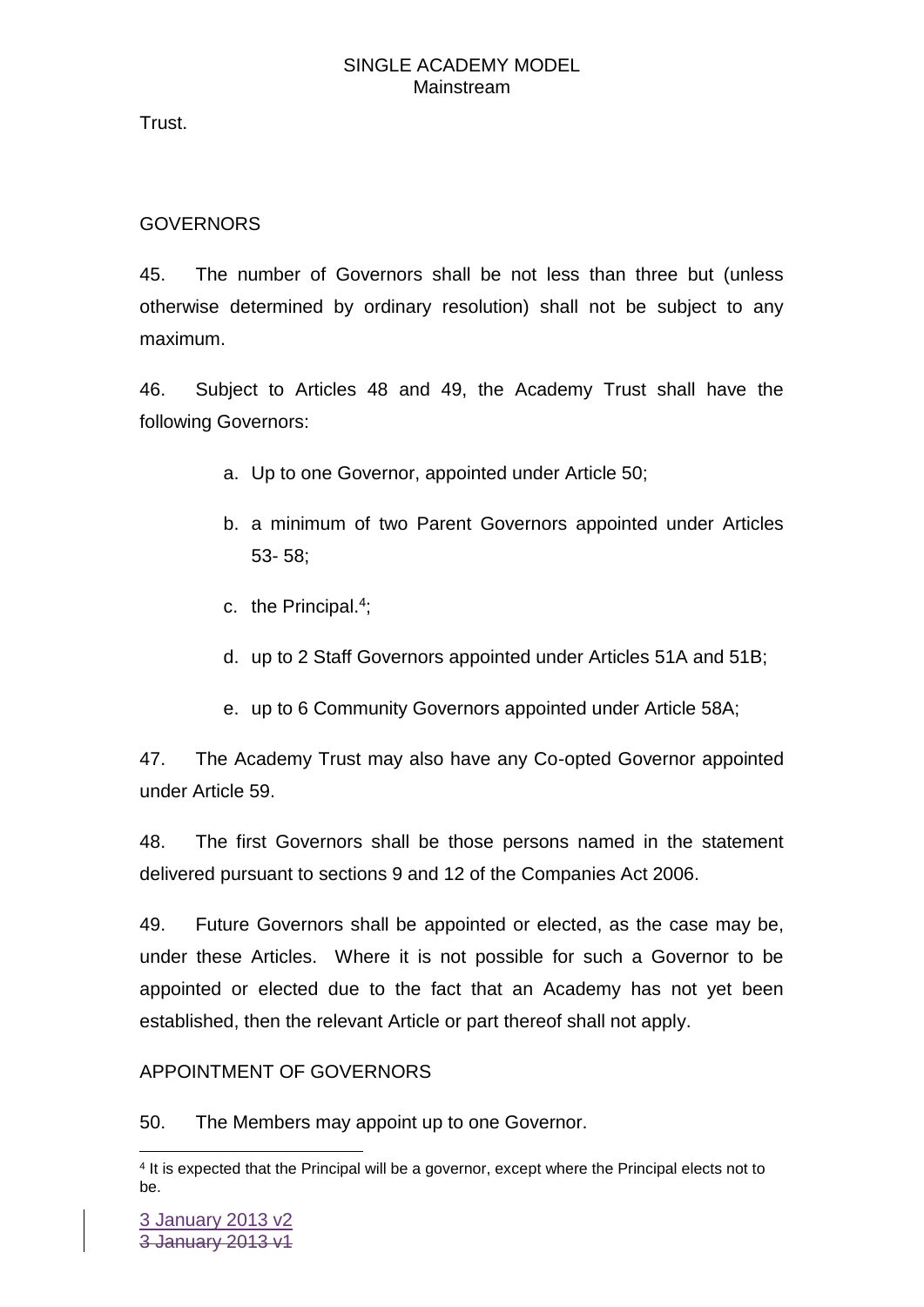51A. The Governing Body may appoint Staff Governors through such process as they may determine.

51B. The total number of Governors (including the Principal) who are employees of the Academy Trust shall not exceed one third of the total number of Governors.

52. Not Used.

53. Subject to Article 57, the Parent Governors shall be elected by parents of registered pupils at the Academy. A Parent Governor must be a parent of a pupil at the Academy at the time when he is elected.

54. The Governing Body shall make all necessary arrangements for, and determine all other matters relating to, an election of Parent Governors, including any question of whether a person is a parent of a registered pupil at the Academy. Any election of Parent Governors which is contested shall be held by secret ballot.

55. The arrangements made for the election of a Parent Governor shall provide for every person who is entitled to vote in the election to have an opportunity to do so by post or, if he prefers, by having his ballot paper returned to the Academy Trust by a registered pupil at the Academy.

56. Where a vacancy for a Parent Governor is required to be filled by election, the Governing Body shall take such steps as are reasonably practical to secure that every person who is known to them to be a parent of a registered pupil at the Academy is informed of the vacancy and that it is required to be filled by election, informed that he is entitled to stand as a candidate, and vote at the election, and given an opportunity to do so.

57. The number of Parent Governors required shall be made up by Parent Governors appointed by the Governing Body if the number of parents standing for election is less than the number of vacancies.

58. In appointing a Parent Governor the Governing Body shall appoint a person who is the parent of a registered pupil at the Academy; or where it is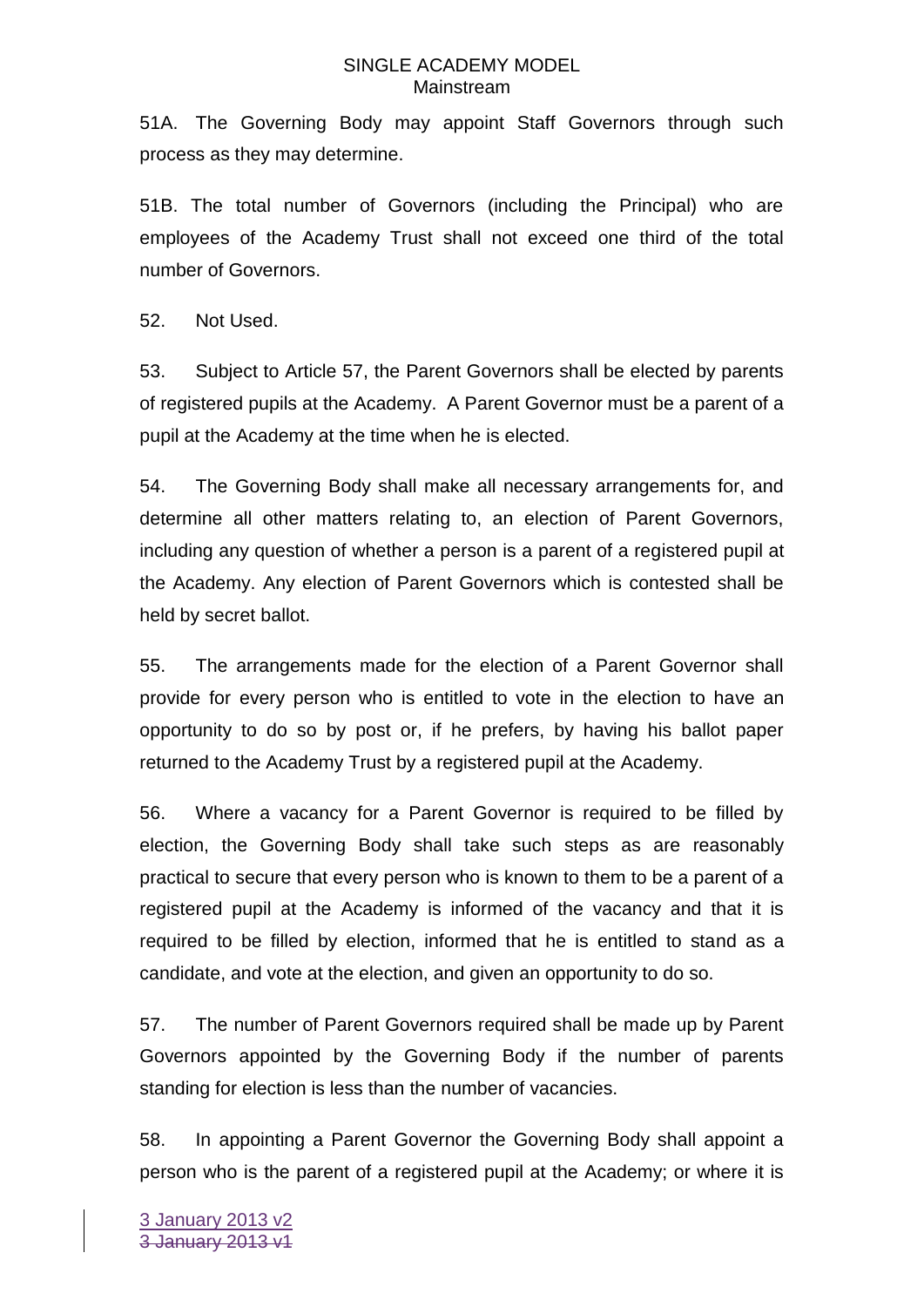not reasonably practical to do so, a person who is the parent of a child of compulsory school age.

- 58A. The Community Governors may be appointed by the Governing Body provided that the person who is appointed as a Community Governor is:
	- (a) a person who lives or works in the community served by the Academy; or
	- (b) a person who, in the opinion of the Governing Body, is committed to the government and success of the Academy.

The Governors may not appoint an employee of the Academy Trust as a Community Governor if the number of Governors who are employed by the Academy Trust (including the Principal) would thereby exceed one third of the total number of Governors.

# CO-OPTED GOVERNORS

59. The Governors may appoint Co-opted Governors. A 'Co-opted Governor' means a person who is appointed to be a Governor by being Coopted by Governors who have not themselves been so appointed. The Governors may not co-opt an employee of the Academy Trust as a Co-opted Governor if thereby the number of Governors who are employees of the Academy Trust would exceed one third of the total number of Governors (including the Principal).

60.to 64. Not used.

# TERM OF OFFICE

65. The term of office for any Governor shall be four years, save that this time limit shall not apply to the Principal. Subject to remaining eligible to be a particular type of Governor, any Governor may be re-appointed or re-elected.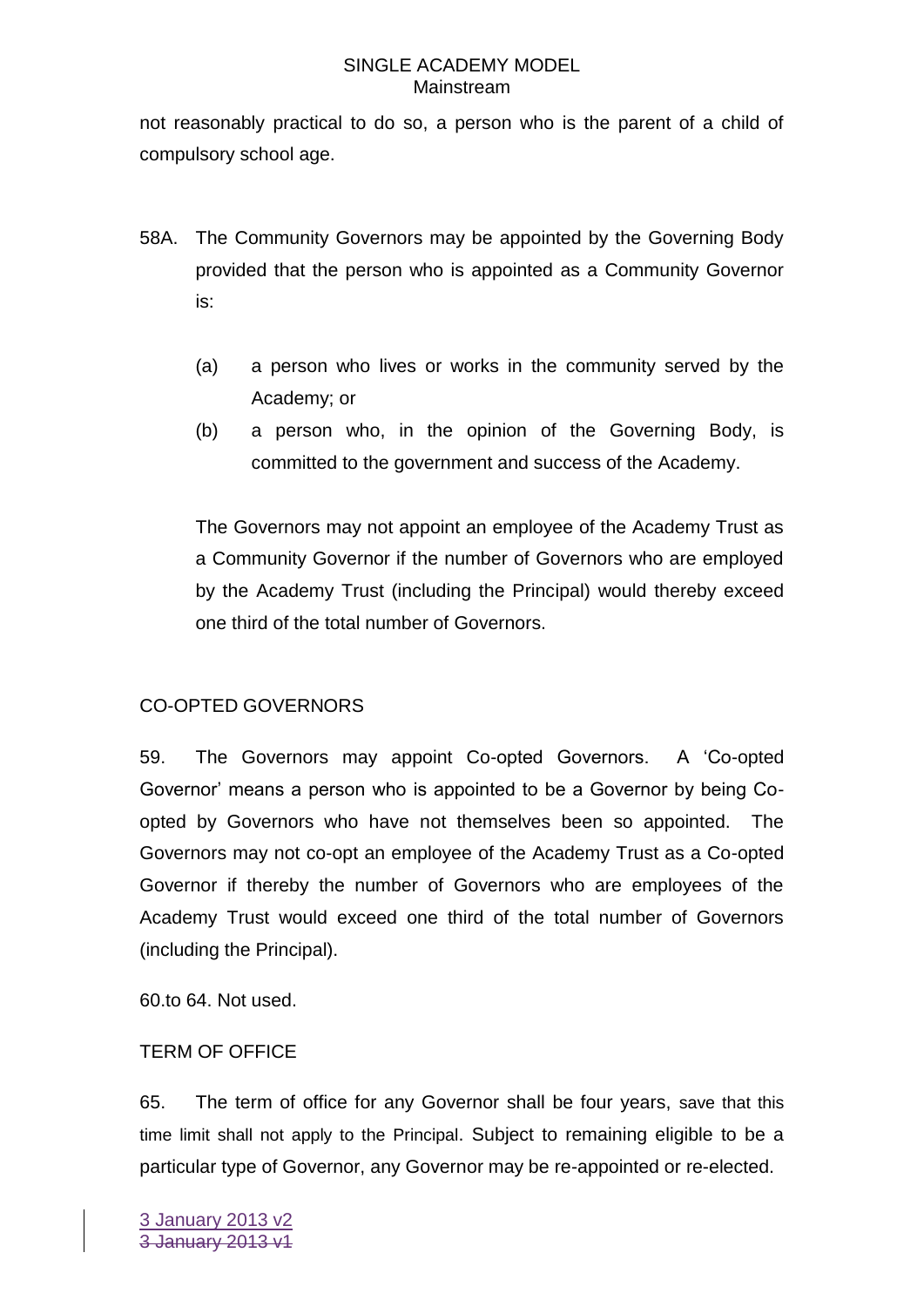### RESIGNATION AND REMOVAL

66. A Governor shall cease to hold office if he resigns his office by notice to the Academy Trust (but only if at least three Governors will remain in office when the notice of resignation is to take effect).

67. A Governor shall cease to hold office if he is removed by the person or persons who appointed him. This Article does not apply in respect of a Parent Governor.

- 67A Co-opted Governors appointed in accordance with Article 59 may be removed by a resolution of the Governing Body provided that no Coopted Governor may vote on the removal of another Co-opted Governor.
- 67B. Community Governors appointed in accordance with Article 58A may be removed by a resolution of the Governing Body.

68. Where a Governor resigns his office or is removed from office, the Governor or, where he is removed from office, those removing him, shall give written notice thereof to the Clerk.

68A. Not used.

# DISQUALIFICATION OF GOVERNORS

69. No person shall be qualified to be a Governor unless he is aged 18 or over at the date of his election or appointment. No current [pupil]/[current student] of the Academy shall be a Governor.

70. A Governor shall cease to hold office if he becomes incapable by reason of illness or injury of managing or administering his own affairs.

71. A Governor shall cease to hold office if he is absent without the permission of the Governors from all their meetings held within a period of six months and the Governors resolve that his office be vacated.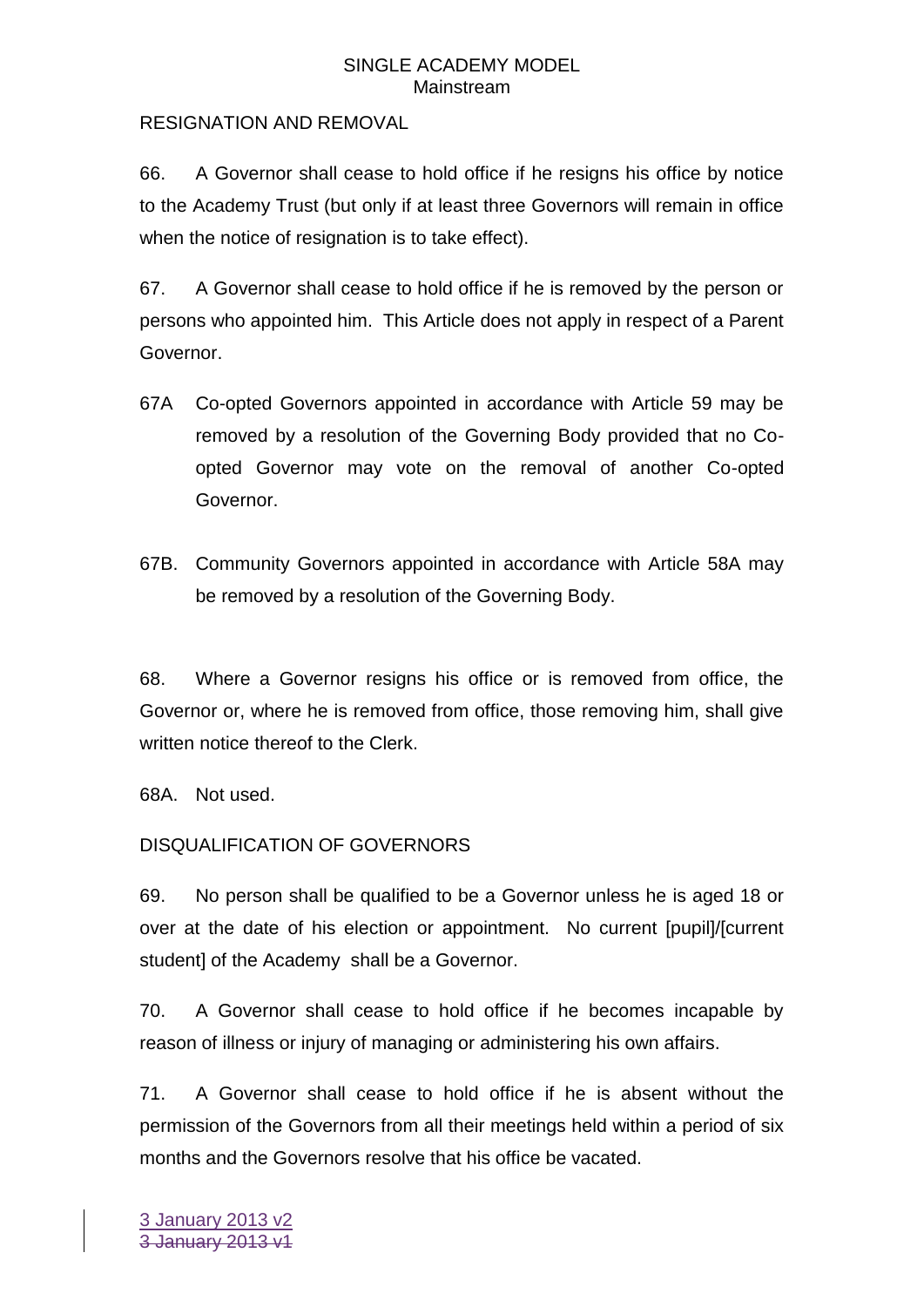72. A person shall be disqualified from holding or continuing to hold office as a Governor if -

> a) his estate has been sequestrated and the sequestration has not been discharged, annulled or reduced; or

> b) he is the subject of a bankruptcy restrictions order or an interim order.

73. A person shall be disqualified from holding or continuing to hold office as a Governor at any time when he is subject to a disqualification order or a disqualification undertaking under the Company Directors Disqualification Act 1986 or to an order made under section 429(2)(b) of the Insolvency Act 1986 (failure to pay under county court administration order).

74. A Governor shall cease to hold office if he ceases to be a Governor by virtue of any provision in the Companies Act 2006 or is disqualified from acting as a trustee by virtue of section 178 of the Charities Act 2011 (or any statutory re-enactment or modification of that provision).

75. A person shall be disqualified from holding or continuing to hold office as a Governor if he has been removed from the office of charity trustee or trustee for a charity by an order made by the Charity Commission or the High Court on the grounds of any misconduct or mismanagement in the administration of the charity for which he was responsible or to which he was privy, or which he by his conduct contributed to or facilitated.

76. Not used.

77. Not used.

78. A person shall be disqualified from holding or continuing to hold office as a Governor where he has, at any time, been convicted of any criminal offence, excluding any that have been spent under the Rehabilitation of Offenders Act 1974 as amended, and excluding any offence for which the maximum sentence is a fine or a lesser sentence except where a person has been convicted of any offence which falls under section 178 of the Charities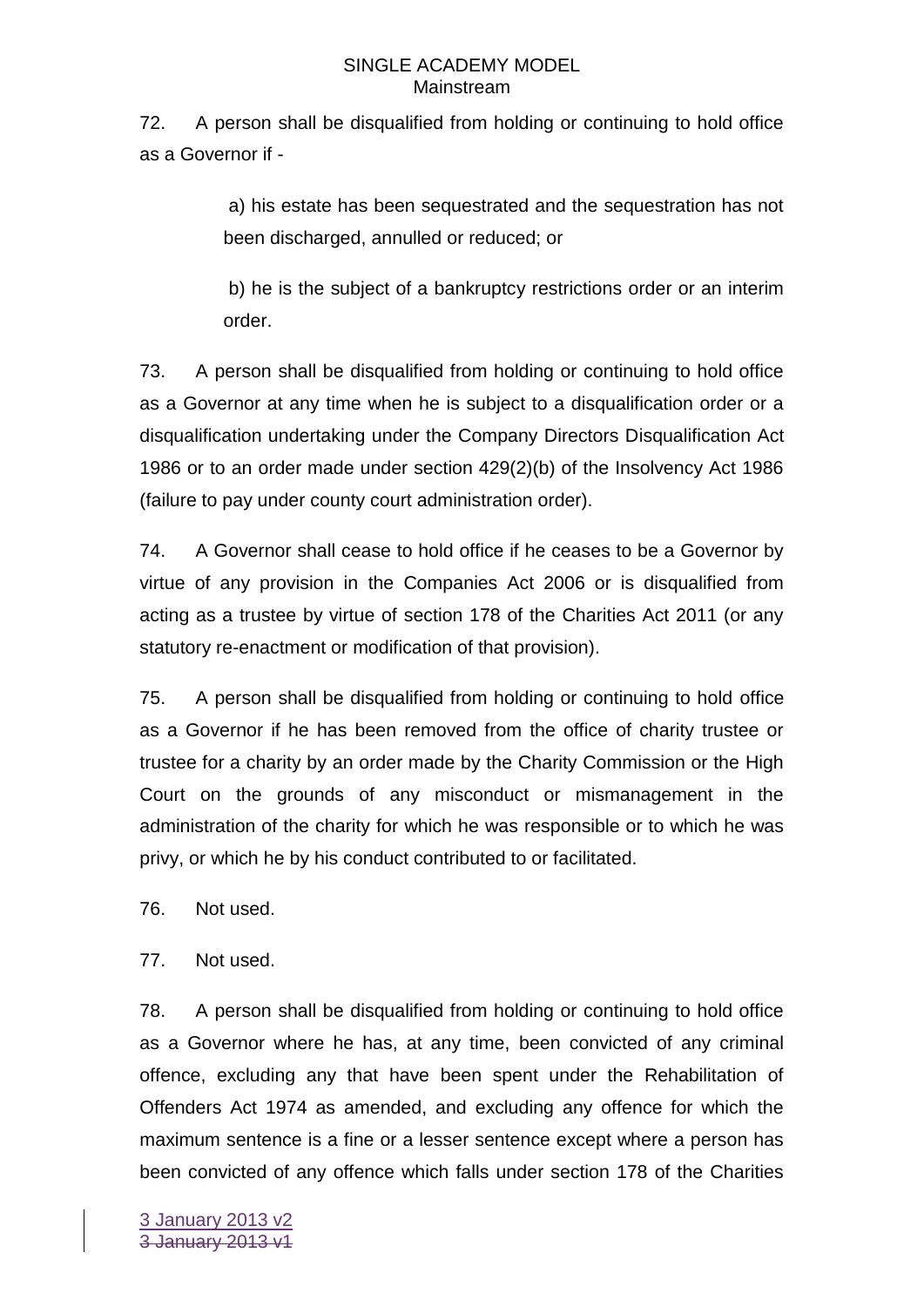Act 2011.

79. After the Academy has opened, a person shall be disqualified from holding or continuing to hold office as a Governor if he has not provided to the chairman of the Governors a criminal records certificate at an enhanced disclosure level under section 113B of the Police Act 1997. In the event that the certificate discloses any information which would in the opinion of either the chairman or the Principal confirm their unsuitability to work with children that person shall be disqualified. If a dispute arises as to whether a person shall be disqualified, a referral shall be made to the Secretary of State to determine the matter. The determination of the Secretary of State shall be final.

80. Where, by virtue of these Articles a person becomes disqualified from holding, or continuing to hold office as a Governor; and he is, or is proposed, to become such a Governor, he shall upon becoming so disqualified give written notice of that fact to the Clerk.

81. Articles 69 to 80 and Articles 98 to 99 also apply to any member of any committee of the Governors who is not a Governor.

# CLERK TO THE GOVERNORS

82. The Clerk shall be appointed by the Governors for such term, at such remuneration and upon such conditions as they may think fit; and any Clerk so appointed may be removed by them. The Clerk shall not be a Governor or a Principal. Notwithstanding this Article, the Governors may, where the Clerk fails to attend a meeting of theirs, appoint any one of their number or any other person to act as Clerk for the purposes of that meeting.

# CHAIRMAN AND VICE-CHAIRMAN OF THE GOVERNORS

83. The Governors shall each school year elect a chairman or a vicechairman alternately from among their number. A Governor who is employed by the Academy Trust shall not be eligible for election as chairman or vicechairman. With effect from incorporation of the Academy Trust the existing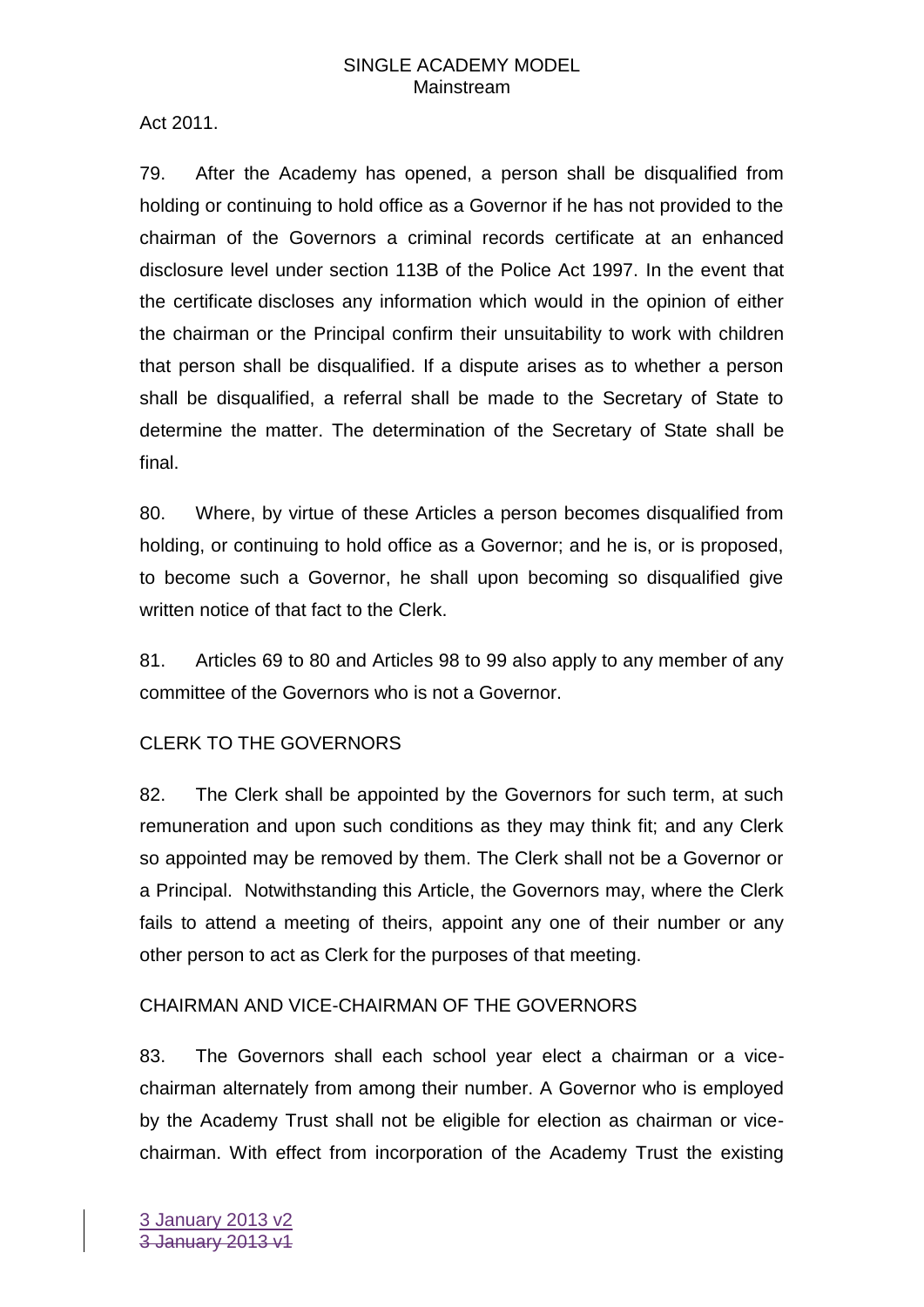chairman of the Governing Body of the maintained School (being the predecessor to the Academy) at the time of incorporation shall be the chairman of the Governors until the first meeting of the Governors.

84. Subject to Article 85, the chairman or vice-chairman shall hold office as such until his successor has been elected in accordance with Article 86.

85. The chairman or vice-chairman may at any time resign his office by giving notice in writing to the Clerk. The chairman or vice-chairman shall cease to hold office if -

- a) he ceases to be a Governor;
- b) he is employed by the Academy Trust;
- c) he is removed from office in accordance with these Articles; or
- d) in the case of the vice-chairman, he is elected in accordance with these Articles to fill a vacancy in the office of chairman.

86. Where by reason of any of the matters referred to in Article 85, a vacancy arises in the office of chairman or vice-chairman, the Governors shall at their next meeting elect one of their number to fill that vacancy.

87. Where the chairman is absent from any meeting or there is at the time a vacancy in the office of the chairman, the vice-chairman shall act as the chair for the purposes of the meeting.

- 88. Not used.
- 89. Not used.
- 90. Not used.

91. The Governors may remove the chairman or vice-chairman from office in accordance with these Articles.

92. A resolution to remove the chairman or vice-chairman from office which is passed at a meeting of the Governors shall not have effect unless -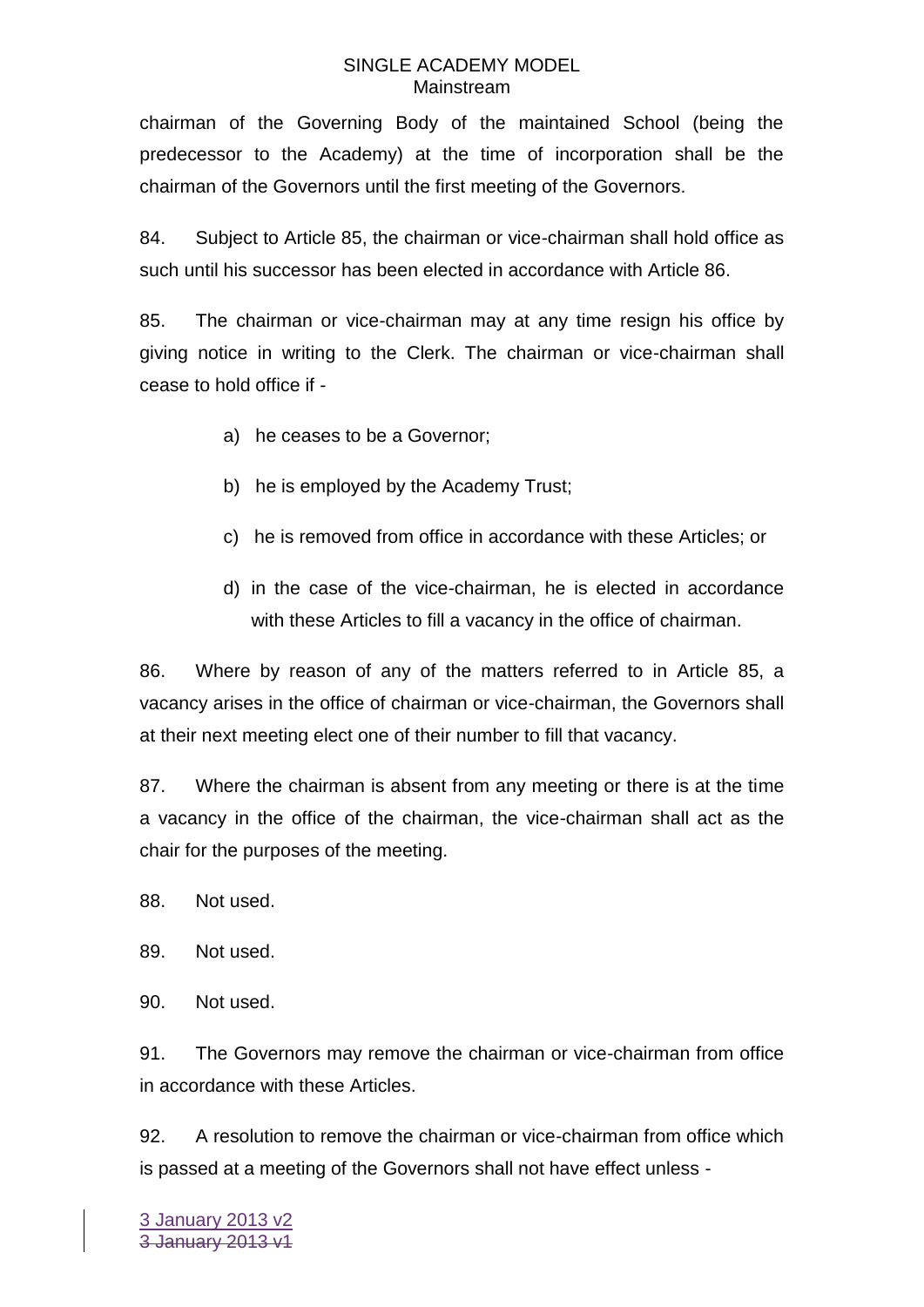a) it is confirmed by a resolution passed at a second meeting of the Governors held not less than fourteen days after the first meeting; and

b) the matter of the chairman's or vice-chairman's removal from office is specified as an item of business on the agenda for each of those meetings.

93. Before the Governors resolve at the relevant meeting on whether to confirm the resolution to remove the chairman or vice-chairman from office, the Governor or Governors proposing his removal shall at that meeting state their reasons for doing so and the chairman or vice-chairman shall be given an opportunity to make a statement in response.

# POWERS OF GOVERNORS

94. Subject to provisions of the Companies Act 2006, the Articles and to any directions given by special resolution, the business of the Academy Trust shall be managed by the Governors who may exercise all the powers of the Academy Trust. No alteration of the Articles and no such direction shall invalidate any prior act of the Governors which would have been valid if that alteration had not been made or that direction had not been given. The powers given by this Article shall not be limited by any special power given to the Governors by the Articles and a meeting of Governors at which a quorum is present may exercise all the powers exercisable by the Governors.

95. In addition to all powers hereby expressly conferred upon them and without detracting from the generality of their powers under the Articles the Governors shall have the following powers, namely:

> a) to expend the funds of the Academy Trust in such manner as they shall consider most beneficial for the achievement of the Object and to invest in the name of the Academy Trust such part of the funds as they may see fit and to direct the sale or transposition of any such investments and to expend the proceeds of any such sale in furtherance of the Object; and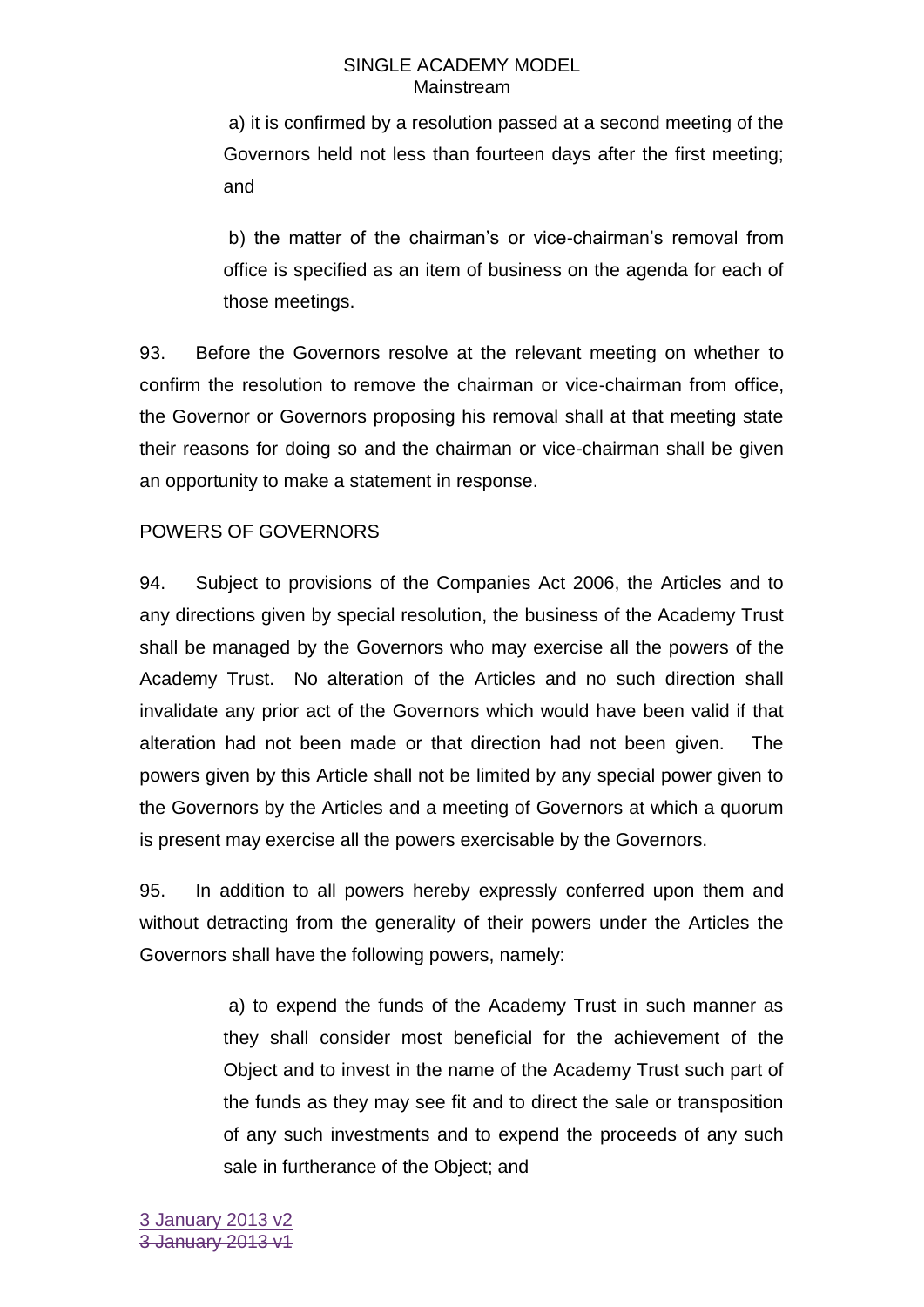b) to enter into contracts on behalf of the Academy Trust.

96. In the exercise of their powers and functions, the Governors may consider any advice given by the Principal and any other executive officer.

97. Any bank account in which any money of the Academy Trust is deposited shall be operated by the Governors in the name of the Academy Trust. All cheques and orders for the payment of money from such an account shall be signed by at least two signatories authorised by the Governors.

### CONFLICTS OF INTEREST

98. Any Governor who has or can have any direct or indirect duty or personal interest (including but not limited to any Personal Financial Interest) which conflicts or may conflict with his duties as a Governor shall disclose that fact to the Governors as soon as he becomes aware of it. A Governor must absent himself from any discussions of the Governors in which it is possible that a conflict will arise between his duty to act solely in the interests of the Academy Trust and any duty or personal interest (including but not limited to any Personal Financial Interest).

99. For the purpose of Article 98, a Governor has a Personal Financial Interest in the employment or remuneration of, or the provision of any other benefit to, that Governor as permitted by and as defined by articles 6.5-6.10.

### THE MINUTES

100. The minutes of the proceedings of a meeting of the Governors shall be drawn up and entered into a book kept for the purpose by the person acting as Clerk for the purposes of the meeting; and shall be signed (subject to the approval of the Governors) at the same or next subsequent meeting by the person acting as chairman thereof.

### **COMMITTEES**

101. Subject to these Articles, the Governors may establish any committee.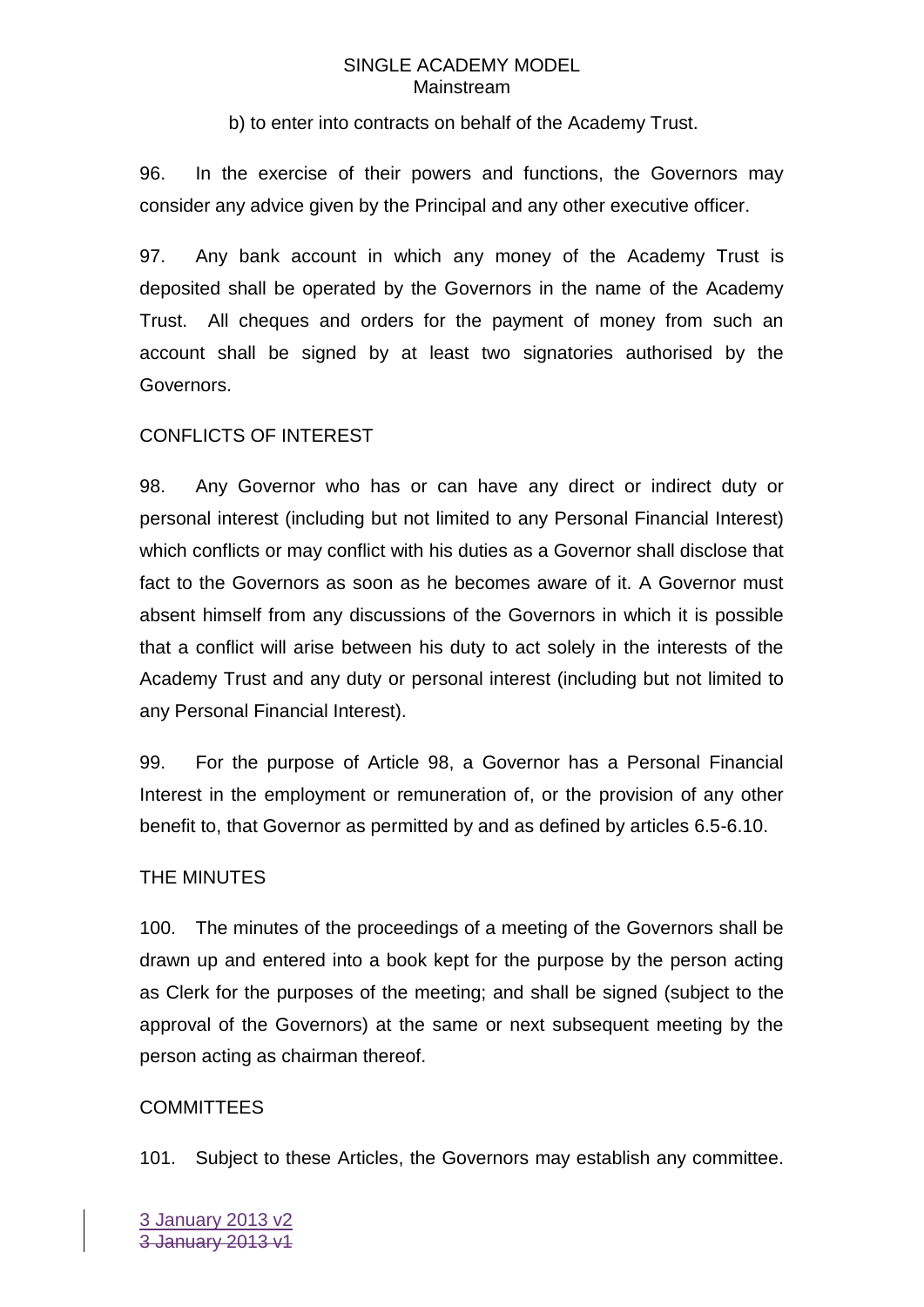Subject to these Articles, the constitution, membership and proceedings of any committee shall be determined by the Governors. The establishment, terms of reference, constitution and membership of any committee of the Governors shall be reviewed at least once in every twelve months. The membership of any committee of the Governors may include persons who are not Governors, provided that a majority of members of any such committee shall be Governors. The Governors may determine that some or all of the members of a committee who are not Governors shall be entitled to vote in any proceedings of the committee. No vote on any matter shall be taken at a meeting of a committee of the Governors unless the majority of members of the committee present are Governors.

### DELEGATION

102. The Governors may delegate to any Governor, committee, the Principal or any other holder of an executive office, such of their powers or functions as they consider desirable to be exercised by them. Any such delegation may be made subject to any conditions the Governors may impose and may be revoked or altered.

103. Where any power or function of the Governors is exercised by any committee, any Governor, Principal or any other holder of an executive office, that person or committee shall report to the Governors in respect of any action taken or decision made with respect to the exercise of that power or function at the meeting of the Governors immediately following the taking of the action or the making of the decision.

#### PRINCIPAL

104. The Governors shall appoint the Principal. The Governors may delegate such powers and functions as they consider are required by the Principal for the internal organisation, management and control of the Academy (including the implementation of all policies approved by the Governors and for the direction of the teaching and curriculum at the Academy.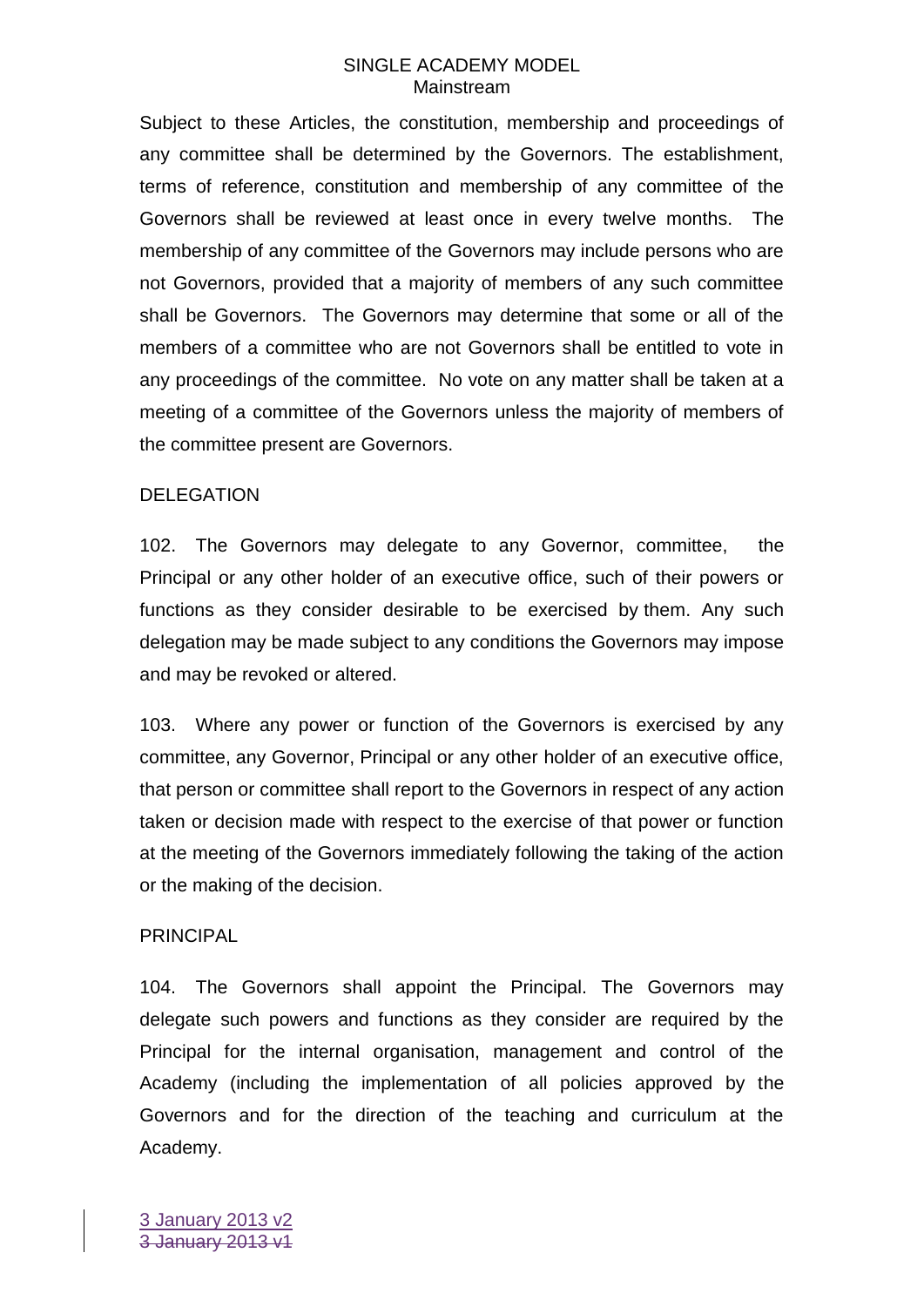### MEETINGS OF THE GOVERNORS

105. Subject to these Articles, the Governors may regulate their proceedings as they think fit.

106. The Governors shall hold at least three meetings in every school year. Meetings of the Governors shall be convened by the Clerk. In exercising his functions under this Article the Clerk shall comply with any direction -

a) given by the Governors; or

b) given by the chairman of the Governors or, in his absence or where there is a vacancy in the office of chairman, the vicechairman of the Governors, so far as such direction is not inconsistent with any direction given as mentioned in (a).

107. Any three Governors may, by notice in writing given to the Clerk, requisition a meeting of the Governors; and it shall be the duty of the Clerk to convene such a meeting as soon as is reasonably practicable.

108. Each Governor shall be given at least seven clear days before the date of a meeting –

> a) notice in writing thereof, signed by the Clerk, and sent to each Governor at the address provided by each Governor from time to time; and

b) a copy of the agenda for the meeting;

provided that where the chairman or, in his absence or where there is a vacancy in the office of chairman, the vice-chairman, so determines on the ground that there are matters demanding urgent consideration, it shall be sufficient if the written notice of a meeting, and the copy of the agenda thereof are given within such shorter period as he directs.

109. The convening of a meeting and the proceedings conducted thereat shall not be invalidated by reason of any individual not having received written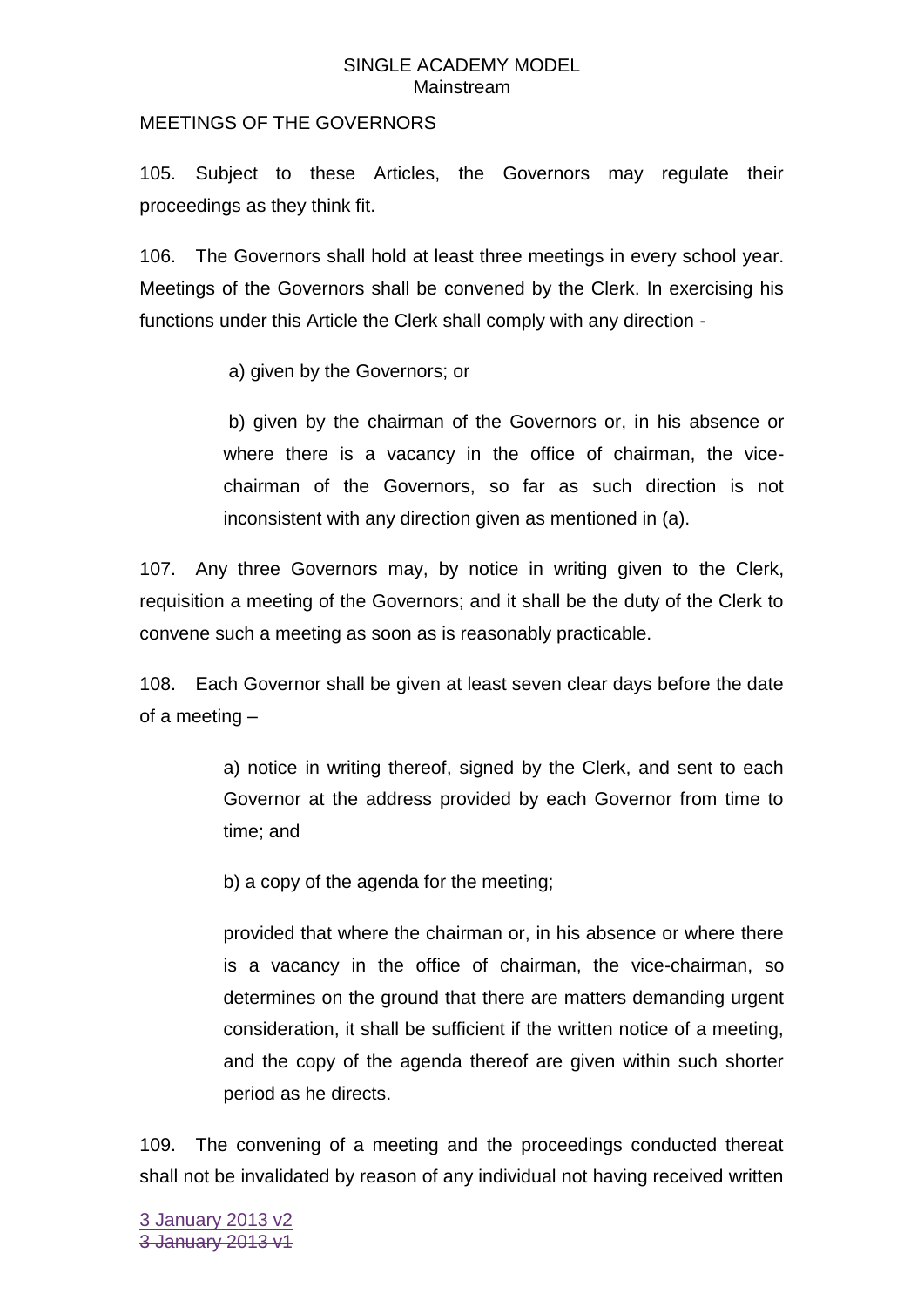notice of the meeting or a copy of the agenda thereof.

110. A resolution to rescind or vary a resolution carried at a previous meeting of the Governors shall not be proposed at a meeting of the Governors unless the consideration of the rescission or variation of the previous resolution is a specific item of business on the agenda for that meeting.

111. A meeting of the Governors shall be terminated forthwith if -

- (a) the Governors so resolve; or
- (b) the number of Governors present ceases to constitute a quorum for a meeting of the Governors in accordance with Article 114 , subject to Article 116 .

112. Where in accordance with Article 111 a meeting is not held or is terminated before all the matters specified as items of business on the agenda for the meeting have been disposed of, a further meeting shall be convened by the Clerk as soon as is reasonably practicable, but in any event within seven days of the date on which the meeting was originally to be held or was so terminated.

113. Where the Governors resolve in accordance with Article 111 to adjourn a meeting before all the items of business on the agenda have been disposed of, the Governors shall before doing so determine the time and date at which a further meeting is to be held for the purposes of completing the consideration of those items, and they shall direct the Clerk to convene a meeting accordingly.

114. Subject to Article 116 the quorum for a meeting of the Governors, and any vote on any matter thereat, shall be any three Governors, or, where greater, any one third (rounded up to a whole number) of the total number of Governors holding office at the date of the meeting.

115. The Governors may act notwithstanding any vacancies in their number,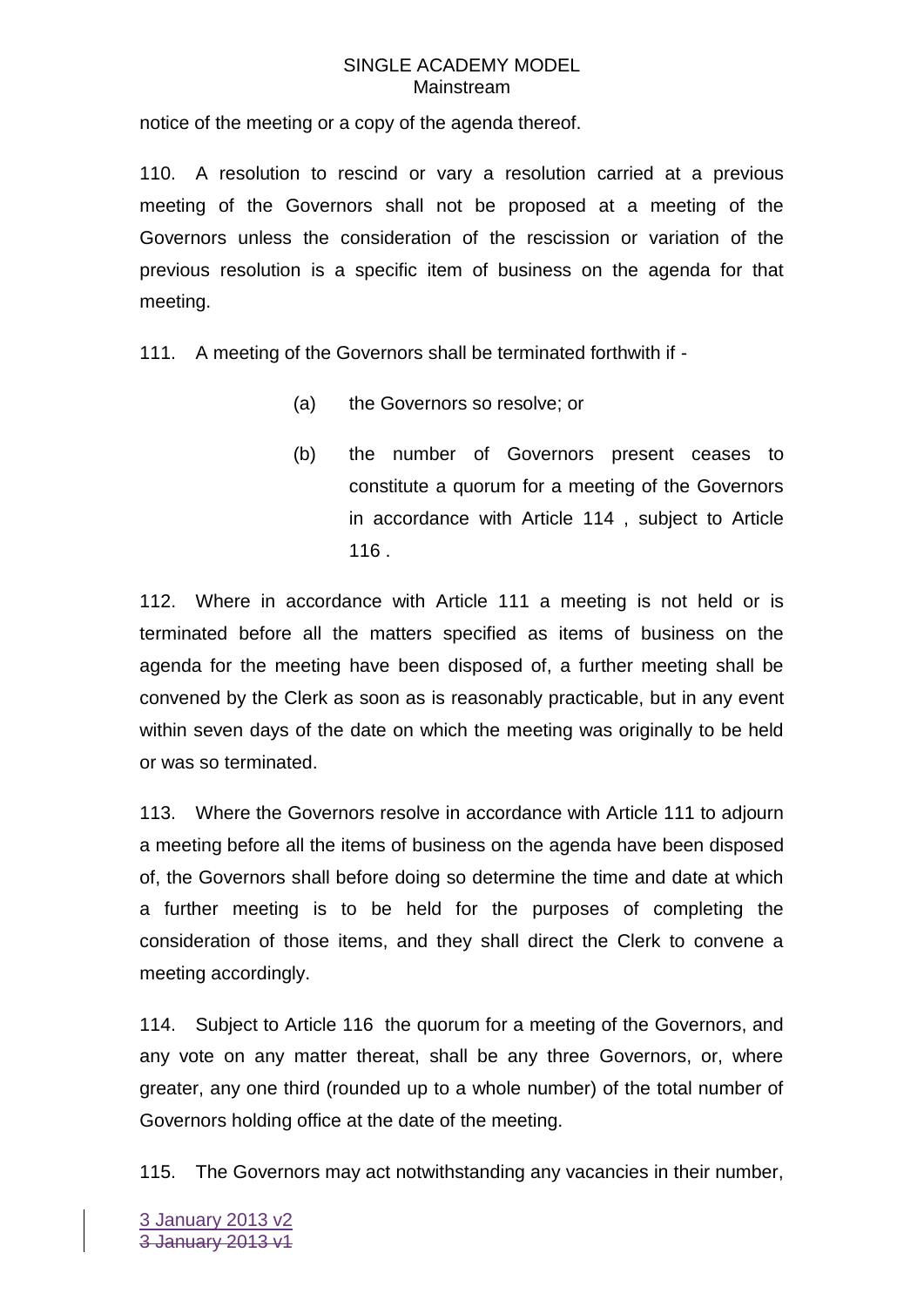but, if the numbers of Governors is less than the number fixed as the quorum, the continuing Governors may act only for the purpose of filling vacancies or of calling a general meeting.

116. The quorum for the purposes of -

- a. appointing a parent Governor under Article 57;
- b. any vote on the removal of a Governor in accordance with Article 67 or 58A;
- c. any vote on the removal of the chairman of the Governors in accordance with Article 91;

shall be any two-thirds (rounded up to a whole number) of the persons who are at the time Governors entitled to vote on those respective matters.

117. Subject to these Articles, every question to be decided at a meeting of the Governors shall be determined by a majority of the votes of the Governors present and voting on the question. Every Governor shall have one vote.

118. Subject to Article 114-116, where there is an equal division of votes, the chairman of the meeting shall have a casting vote in addition to any other vote he may have.

119. The proceedings of the Governors shall not be invalidated by

a. any vacancy among their number; or

b. any defect in the election, appointment or nomination of any Governor.

120. A resolution in writing, signed by all the Governors entitled to receive notice of a meeting of Governors or of a committee of Governors, shall be valid and effective as if it had been passed at a meeting of Governors or (as the case may be) a committee of Governors duly convened and held. Such a resolution may consist of several documents in the same form, each signed by one or more of the Governors.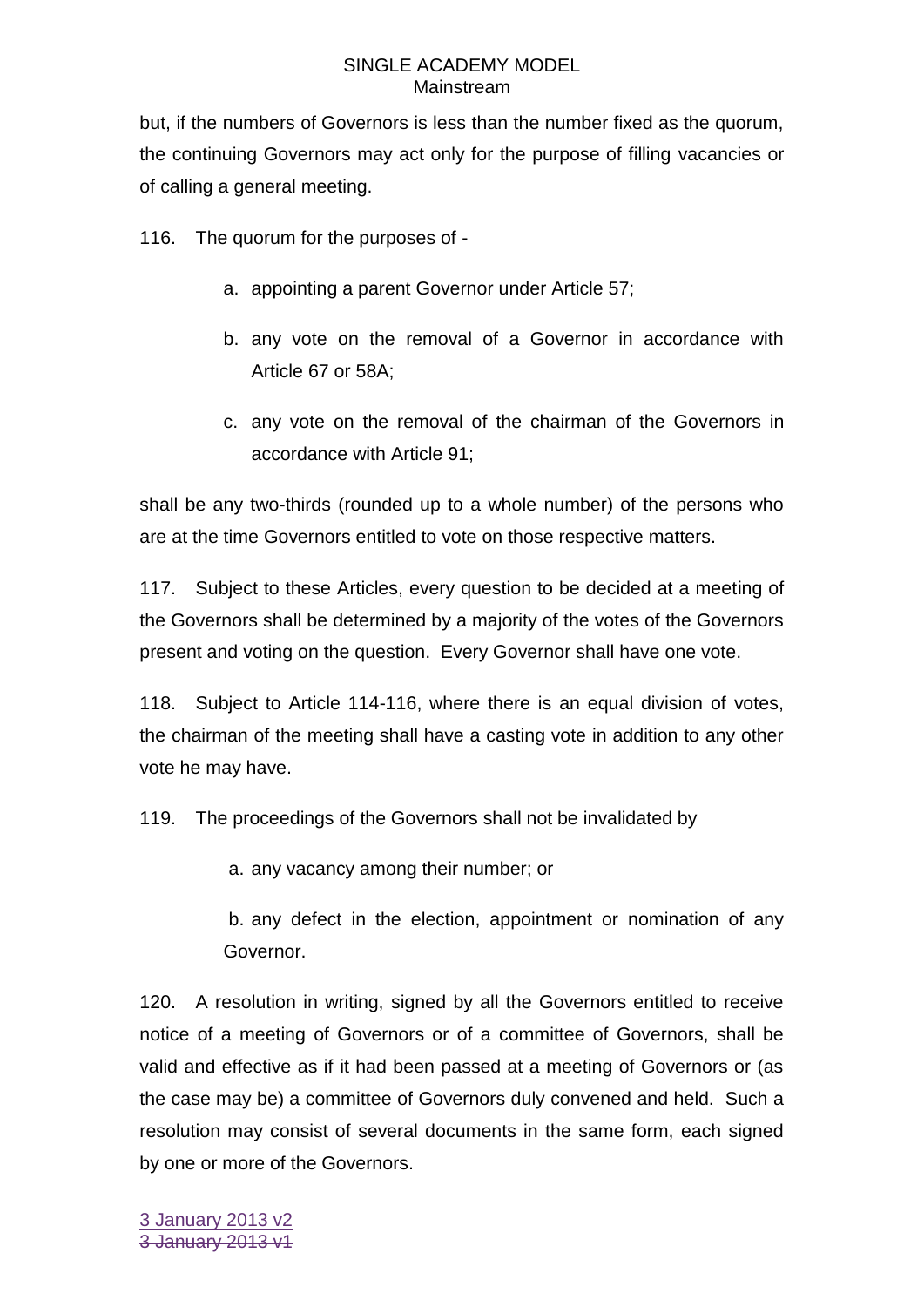### 121. Subject to Article122, the Governors shall ensure that a copy of:

- a. the agenda for every meeting of the Governors;
- b. the draft minutes of every such meeting, if they have been approved by the person acting as chairman of that meeting;
- c. the signed minutes of every such meeting; and
- d. any report, document or other paper considered at any such meeting,

are, as soon as is reasonably practicable, made available at the Academy to persons wishing to inspect them.

122. There may be excluded from any item required to be made available in pursuance of Article 121, any material relating to—

> a. a named teacher or other person employed, or proposed to be employed, at the Academy;

> b. a named pupil at, or candidate for admission to, the Academy; and

> c. any matter which, by reason of its nature, the Governors are satisfied should remain confidential.

123. Any Governor shall be able to participate in meetings of the Governors by telephone or video conference provided that:

> a. he has given notice of his intention to do so detailing the telephone number on which he can be reached and/or appropriate details of the video conference suite from which he shall be taking part at the time of the meeting at least 48 hours before the meeting; and

> b. the Governors have access to the appropriate equipment if after all reasonable efforts it does not prove possible for the person to participate by telephone or video conference the meeting may still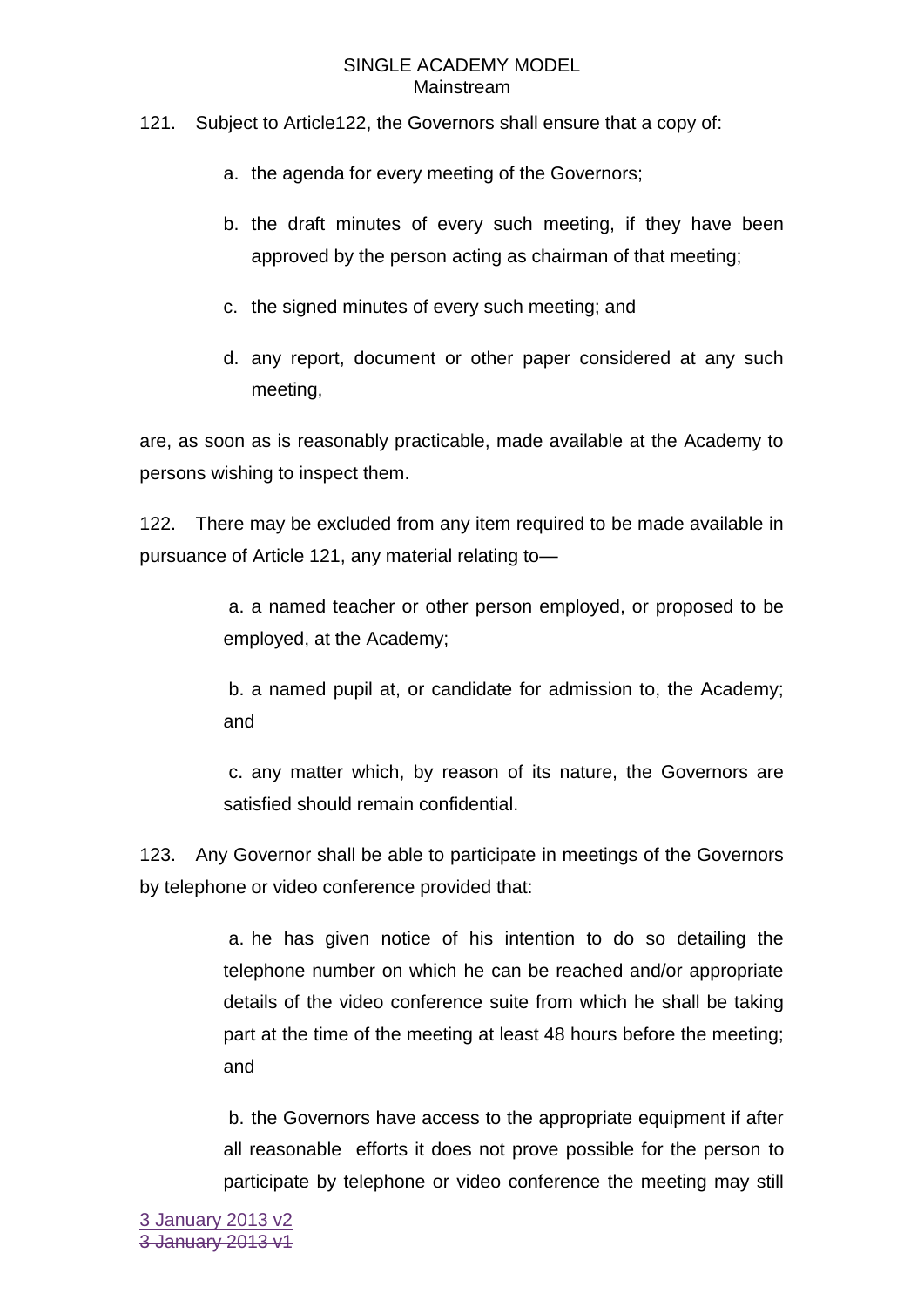proceed with its business provided it is otherwise quorate.

# PATRONS AND HONORARY OFFICERS

124. The Governors may from time to time appoint any person whether or not a Member of the Academy Trust to be a patron of the Academy Trust or to hold any honorary office and may determine for what period he is to hold such office.

# THE SEAL

125. The seal, if any, shall only be used by the authority of the Governors or of a committee of Governors authorised by the Governors. The Governors may determine who shall sign any instrument to which the seal is affixed and unless otherwise so determined it shall be signed by a Governor and by the Clerk or by a second Governor.

# ACCOUNTS

126. Accounts shall be prepared in accordance with the relevant Statement of Recommended Practice as if the Academy Trust was a non-exempt charity and Parts 15 and 16 of the Companies Act 2006 and shall file these with the Secretary of State and the Principal Regulator by 31 December each Academy Financial Year.

# ANNUAL REPORT

127. The Governors shall prepare its Annual Report in accordance with the Statement of Recommended Practice as if the Academy Trust was a nonexempt charity and shall file these with the Secretary of State and the Principal Regulator by 31 December each Academy Financial Year.

# ANNUAL RETURN

128. The Governors shall comply with their obligations under Part 24 of the Companies Act 2006 (or any statutory re-enactment or modification of that Act) with regard to the preparation of an annual return to the Registrar of Companies and in accordance with the Statement of Recommended Practice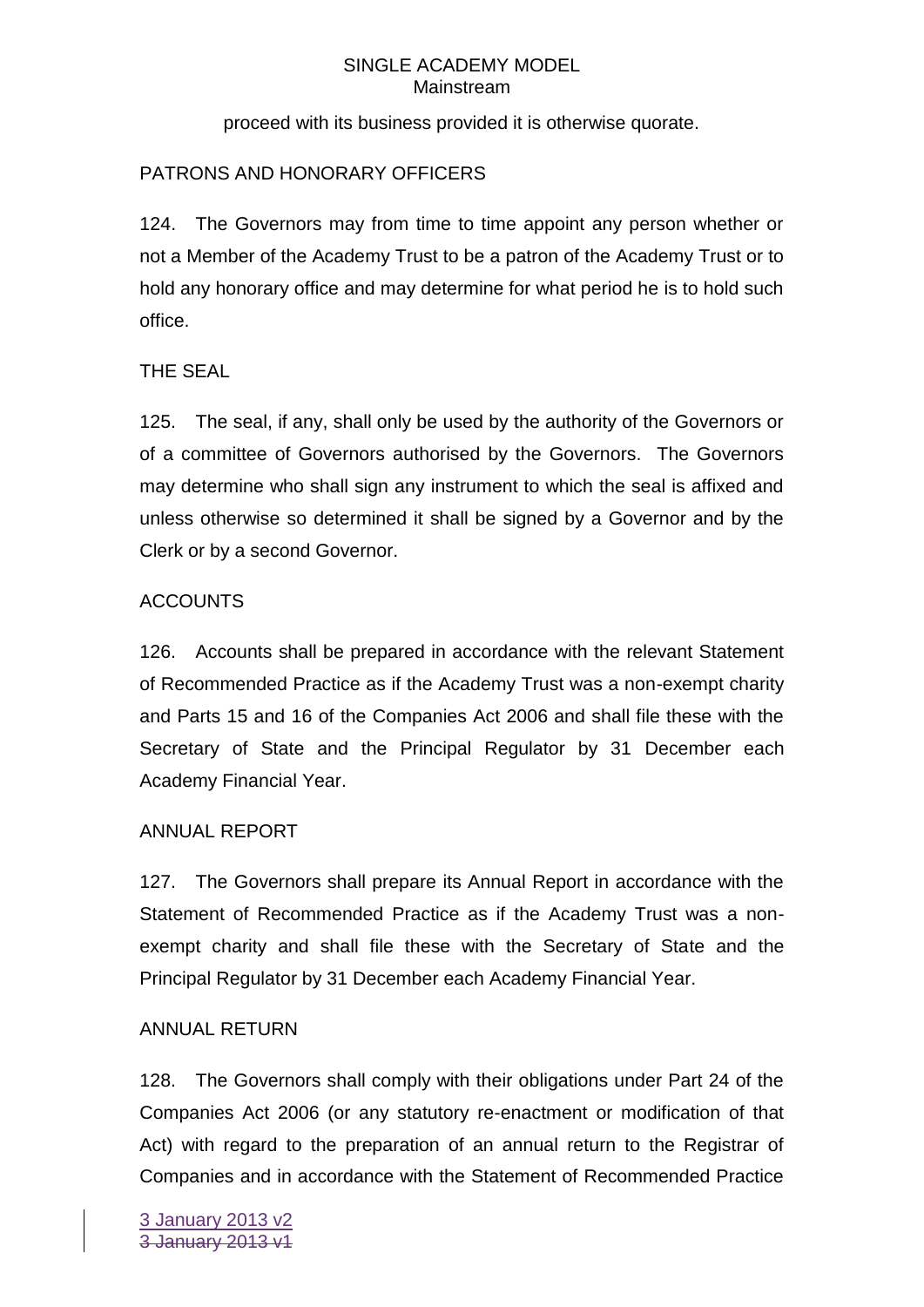as if the Academy Trust was a non-exempt charity and to the Secretary of State and the Principal Regulator by 31 December each Academy Financial Year.

### **NOTICES**

129. Any notice to be given to or by any person pursuant to the Articles (other than a notice calling a meeting of the Governors) shall be in writing or shall be given using electronic communications to an address for the time being notified for that purpose to the person giving the notice. In these Articles, "Address" in relation to electronic communications, includes a number or address used for the purposes of such communications.

130. A notice may be given by the Academy Trust to a Member either personally or by sending it by post in a prepaid envelope addressed to the Member at his registered address or by leaving it at that address or by giving it using electronic communications to an address for the time being notified to the Academy Trust by the Member. A Member whose registered address is not within the United Kingdom and who gives to the Academy Trust an address within the United Kingdom at which notices may be given to him, or an address to which notices may be sent using electronic communications, shall be entitled to have notices given to him at that address, but otherwise no such Member shall be entitled to receive any notice from the Academy Trust.

131. A Member present, either in person or by proxy, at any meeting of the Academy Trust shall be deemed to have received notice of the meeting and, where necessary, of the purposes for which it was called.

132. Proof that an envelope containing a notice was properly addressed, prepaid and posted shall be conclusive evidence that the notice was given. Proof that a notice contained in an electronic communication was sent in accordance with guidance issued by the Institute of Chartered Secretaries and Administrators shall be conclusive evidence that the notice was given. A notice shall be deemed to be given at the expiration of 48 hours after the envelope containing it was posted or, in the case of a notice contained in an electronic communication, at the expiration of 48 hours after the time it was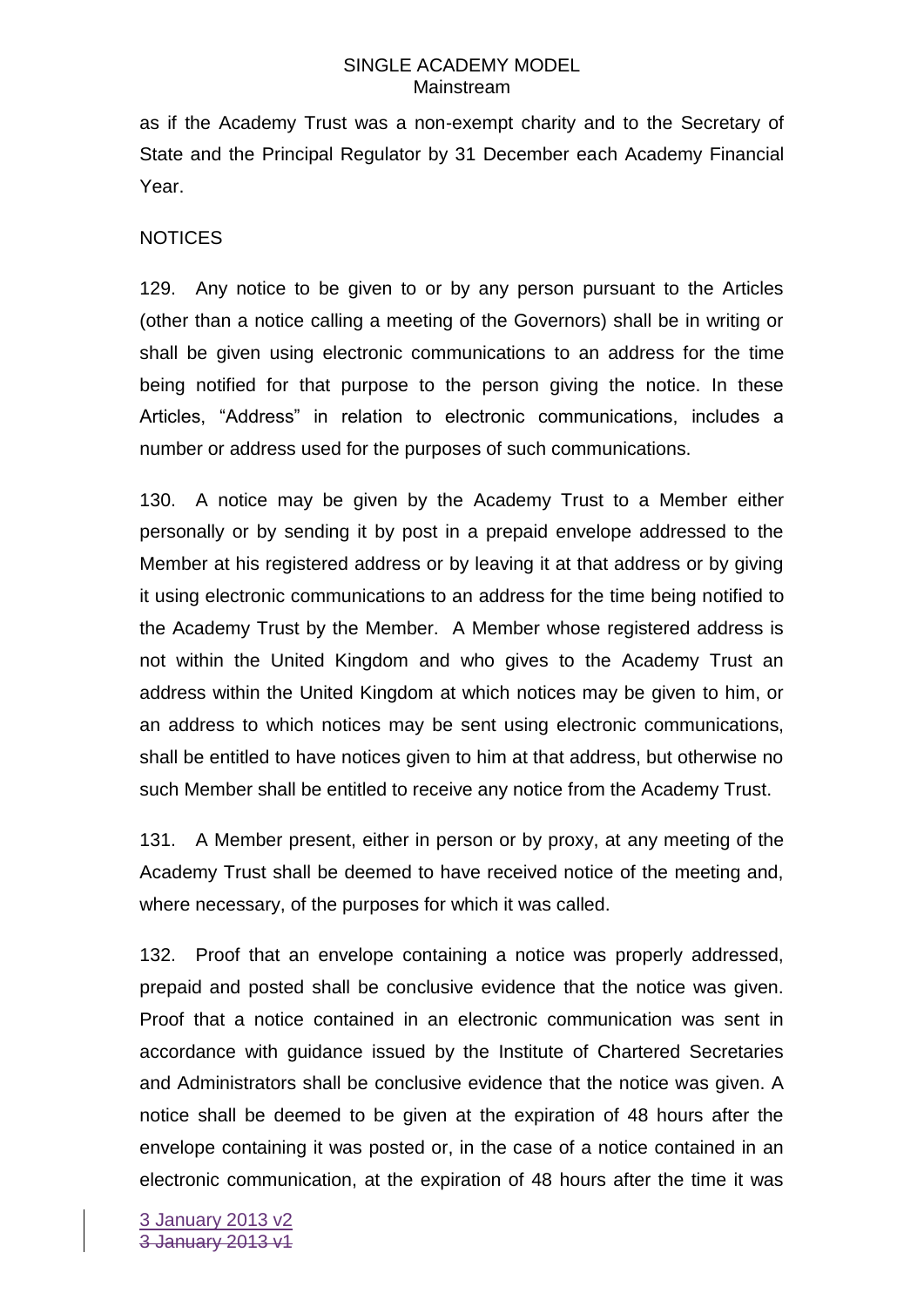sent.

### INDEMNITY

133. Subject to the provisions of the Companies Act 2006 every Governor or other officer or auditor of the Academy Trust shall be indemnified out of the assets of the Academy Trust against any liability incurred by him in that capacity in defending any proceedings, whether civil or criminal, in which judgment is given in favour or in which he is acquitted or in connection with any application in which relief is granted to him by the court from liability for negligence, default, breach of duty or breach of trust in relation to the affairs of the Academy Trust.

### RULES

134. The Governors may from time to time make such rules or bye laws as they may deem necessary or expedient or convenient for the proper conduct and management of the Academy Trust and for purposes of prescribing classes of and conditions of membership, and in particular but without prejudice to the generality of the foregoing, they may by such rules or bye laws regulate:

> a. the admission and classification of Members of the Academy Trust (including the admission of organisations to membership) and the rights and privileges of such Members, and the conditions of membership and the terms on which Members may resign or have their membership terminated and the entrance fees, subscriptions and other fees or payments to be made by Members;

> b. the conduct of Members of the Academy Trust in relation to one another, and to the Academy Trust's servants;

> c. the setting aside of the whole or any part or parts of the Academy Trust's premises at any particular time or times or for any particular purpose or purposes;

d. the procedure at general meetings and meetings of the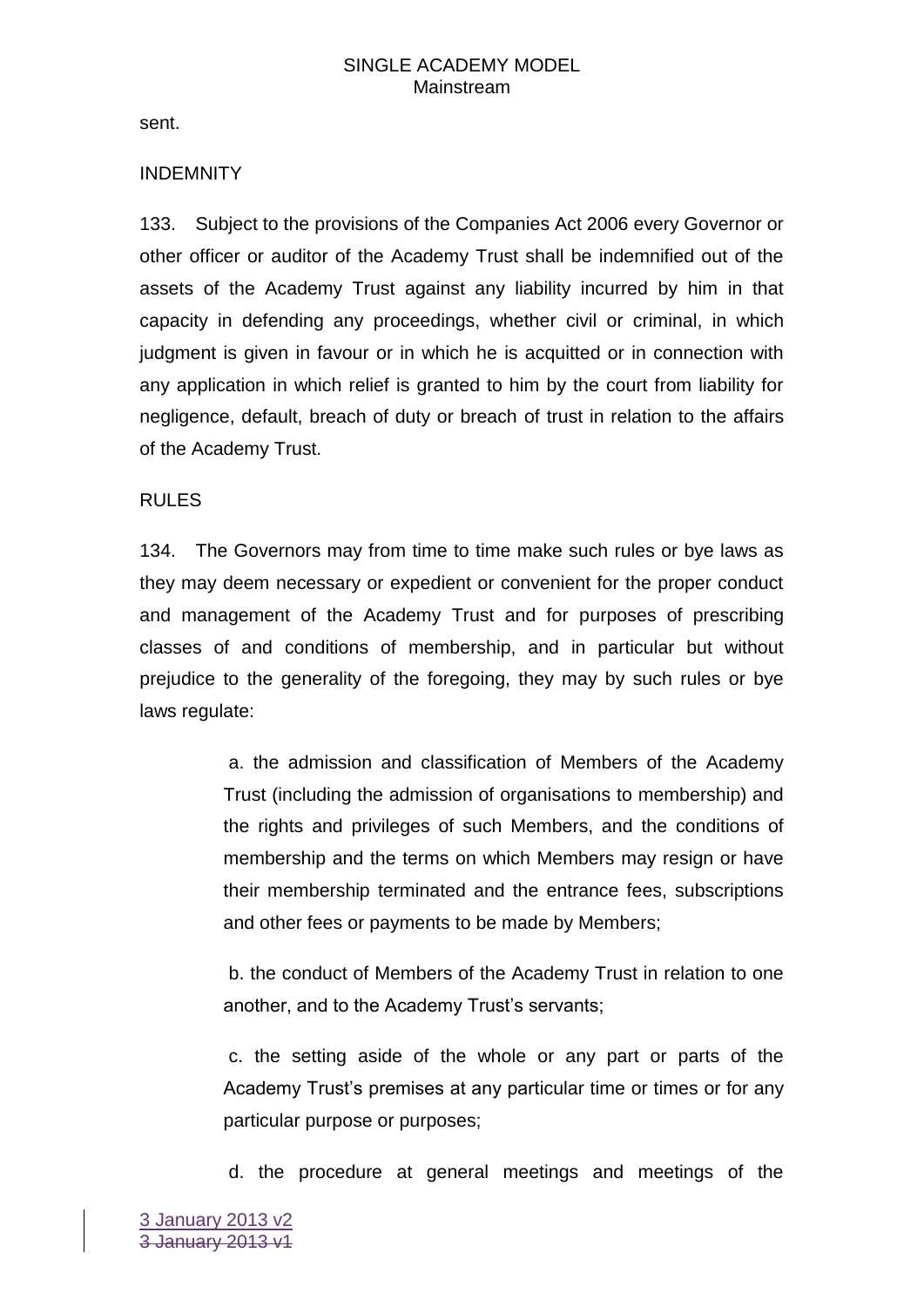Governors and committees of the Governors in so far as such procedure is not regulated by the Articles; and

e. generally, all such matters as are commonly the subject matter of Company rules.

135. The Academy Trust in general meeting shall have power to alter, add or to repeal the rules or bye laws and the Governors shall adopt such means as they think sufficient to bring to the notice of Members of the Academy Trust all such rules or bye laws, which shall be binding on all Members of the Academy Trust. Provided that no rule or bye law shall be inconsistent with, or shall affect or repeal anything contained in the Articles.

# AVOIDING INFLUENCED COMPANY STATUS

136. Notwithstanding the number of Members from time to time, the maximum aggregate number of votes exercisable by Local Authority Associated Persons shall never exceed 19.9% of the total number of votes exercisable by Members in general meeting and the votes of the other Members having a right to vote at the meeting will be increased on a pro-rata basis.

137. No person who is a Local Authority Associated Person may be appointed as a Governor if, once the appointment had taken effect, the number of Governors who are Local Authority Associated Persons would represent 20% or more of the total number of Governors. Upon any resolution put to the Governors, the maximum aggregate number of votes exercisable by any Governors who are Local Authority Associated Persons shall represent a maximum of 19.9% of the total number of votes cast by the Governors on such a resolution and the votes of the other Governors having a right to vote at the meeting will be increased on a pro-rata basis.

138. No person who is a Local Authority Associated Person is eligible to be appointed to the office of Governor unless his appointment to such office is authorised by the local authority to which he is associated.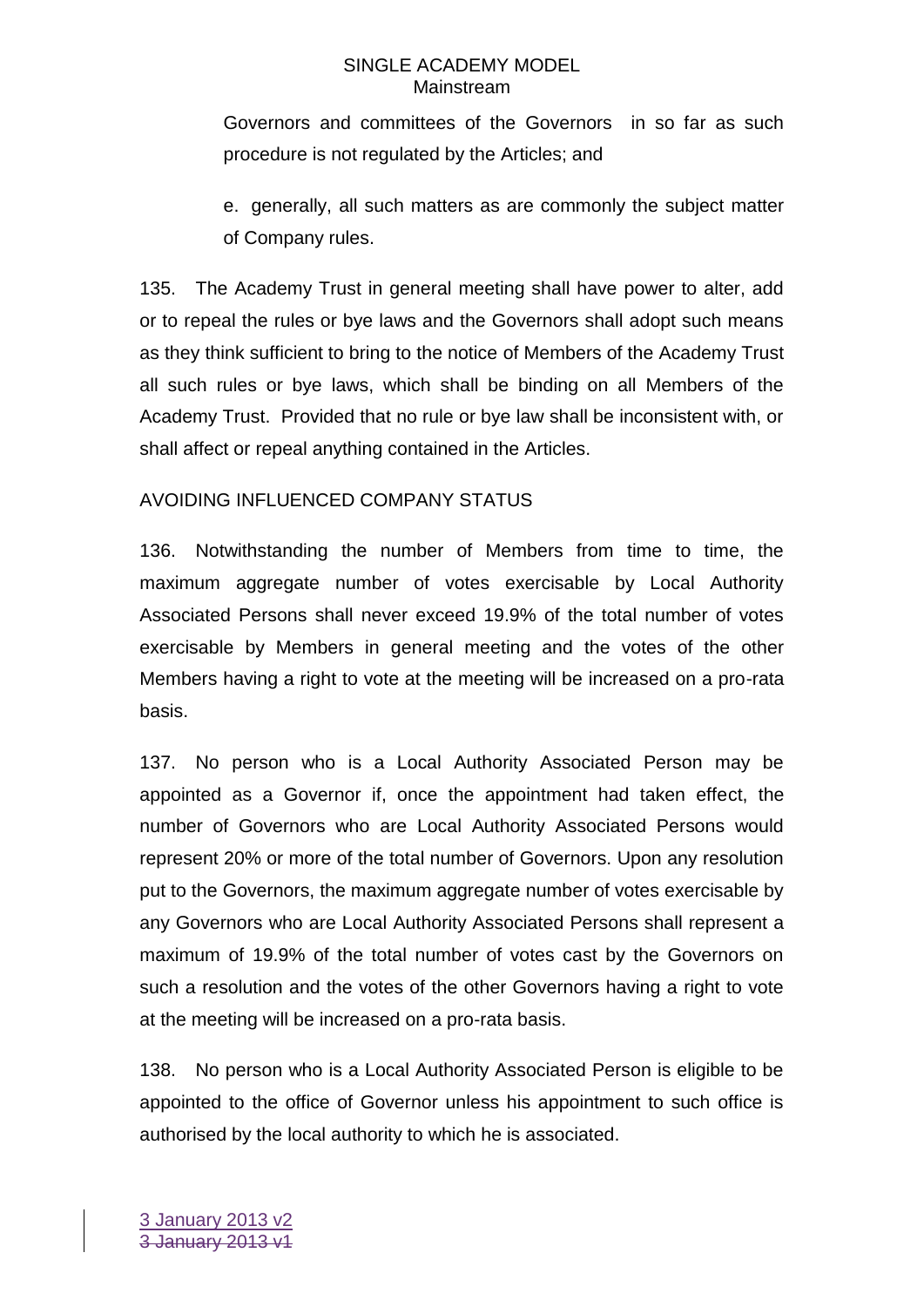139. If at the time of either his becoming a Member of the Academy Trust or his first appointment to office as a Governor any Member or Governor was not a Local Authority Associated Person but later becomes so during his membership or tenure as a Governor he shall be deemed to have immediately resigned his membership and/or resigned from his office as a Governor as the case may be.

140. If at any time the number of Governors or Members who are also Local Authority Associated Persons would (but for Articles 136 to 139 inclusive) represent 20% or more of the total number of Governors or Members (as the case may be) then a sufficient number of the Governors or Members (as the case may be) who are Local Authority Associated Persons shall be deemed to have resigned as Governors or Members (as the case may be) immediately before the occurrence of such an event to ensure that at all times the number of such Governors or Members (as the case may be) is never equal to or greater than 20% of the total number of Governors or Members (as the case may be). Governors or Members (as the case may be) who are Local Authority Associated Persons shall be deemed to have resigned in order of their appointment date the most recently appointed resigning first.

141. The Members will each notify the Academy Trust and each other if at any time they believe that the Academy Trust or any of its subsidiaries has become subject to the influence of a local authority (as described in section 69 of the Local Government and Housing Act) 1989.